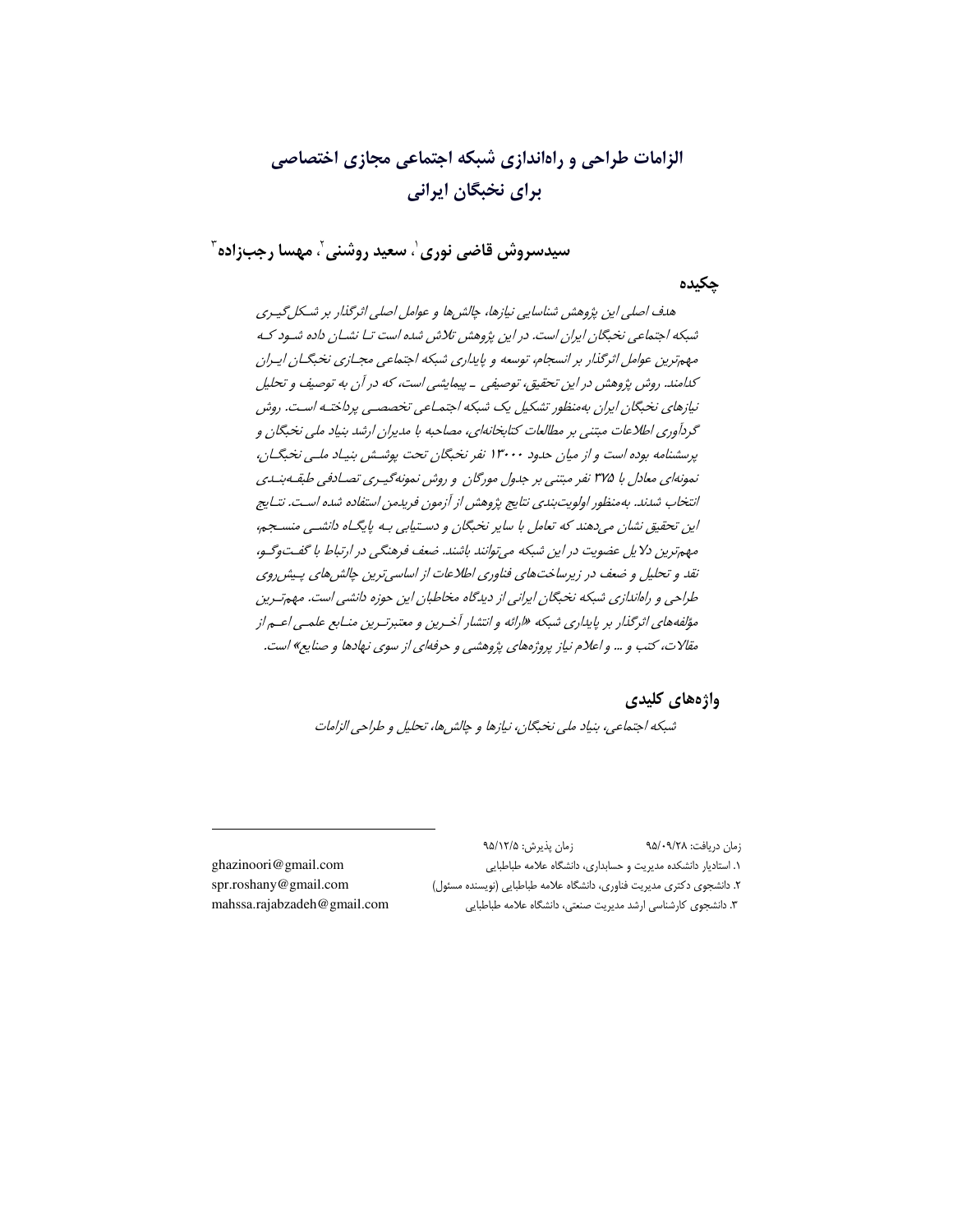مقدمه

شبکههای اجتماعی به دلیل کارکردها و تعاملات گسترده خود مورد توجه شمار زیـادی از دانشـگاهیان و محققان صنایع قرارگرفته و از نخستین روزهای شروع کار خود کاربران زیادی را به خود جذب کـرده است، که شمار زیادی از آنها بهطور منظم و روزانه در این شبکهها بـه فعالیـت مـی,پردازنـد<sup>٬</sup> برخـی از شبکههای اجتماعی دارای مخاطبان یکدست و یکسان هستند اما برخـی دیگـر دارای کـاربران متنـوع می باشند که زبان، گویش، فرهنگ، مذهب و نژاد مختلفی دارند. شبکههای اجتماعی دارای امکانــات و ویژگیهای متفاوتی نظیر امکان ایجاد وبلاگ، آپلود ویدئو، تصاویر و محتواهای گونـاگون و … هسـتند و سبب شدهاند تا پژوهشگران بتوانند فرایند تحقیقات خود در زمینـه شناسـایی زمینـههـای فرهنگـی، قومیتها و نوع تعاملات کاربران با یکدیگر را تسهیل نمایند (بوید و الیسون ۲۰۰۷) <sup>۲</sup>. تعـداد کــاربرانی که در شبکههای اجتماعی ثبتنام میکنند و از آنها بهطور روزمره استفاده میکنند بهطـور چشــمگیری در حال افزایش است (بنونوتو، رودریگز و آلمدیا، ۲۰۱۲) ً. امروزه بهدلیل گسترش علـوم در حـوزههـای مختلف و روند رو به رشد پژوهش ها در سـطح بـين|لمللـي ضـرورت وجـود فضـايي مجـازي فـارغ از محدودیت زمانی و مکانی برای معرفی حوزههای مختلف علوم، ترغیب محققان و دانشمندان به انتشار و به بحث گذاشتن نتایج تحقیقات خود، شناسایی اندیشمندان عصر حاضر و نظایر این موارد بـهخـوبی نمایان است و تحقق این امر به سهولت با استفاده از کارکردهـا و قابلیـتهـای شـبکههـای اجتمـاعی امكان يذير است.

با توجه به روند توسعه شبکههای اجتماعی در ایران و همچنین توجه روزافزون جامعـه علمـی بـه ایـن ابزار قدرتمند تعاملي، شناسايي نيازهاي مخاطبان اين شـبكههـا و چـالش@ـا و موانـع توسـعه آنهـا، از مسائلی است که باید مورد توجه قرار گیرد. در عصر حاضر، ارتباطات عاملی بسیار قوی بـرای پیشــبرد اهداف سازمانها، گروهها و جوامع است. واضح است که جامعــه نخبگــانی کشــور هــم از ایــن قاعــده مستثنا نیست. ضعف در تعامل میان نخبگان بهمنظور شکل گیری اجتماع علمی قدرتمنـد، عـدم وجـود مرجعــــــــــي علمـــــــــــي در ارتبـــــــــــاط بـــــــــــا نيازهـــــــــــاي نخبگــــــــــان، عــــــــــــدم

۰۱. این مقاله بر گرفته از پژوهشی با عنوان «تحلیل الزامات شبکه اجتماعی نخبگان ایران» است که با حمایت «بنیاد ملـی نخبگــان» انجــام شده است. بدین وسیله از زحمات آقایان دکتر آریا الستی و سایر مدیران ارشد بنیاد ملی نخبگان تشکر به عمل میآید.

<sup>2.</sup> Boyd and Ellison

<sup>3.</sup> Benevenuto, Rodrigues & Almeida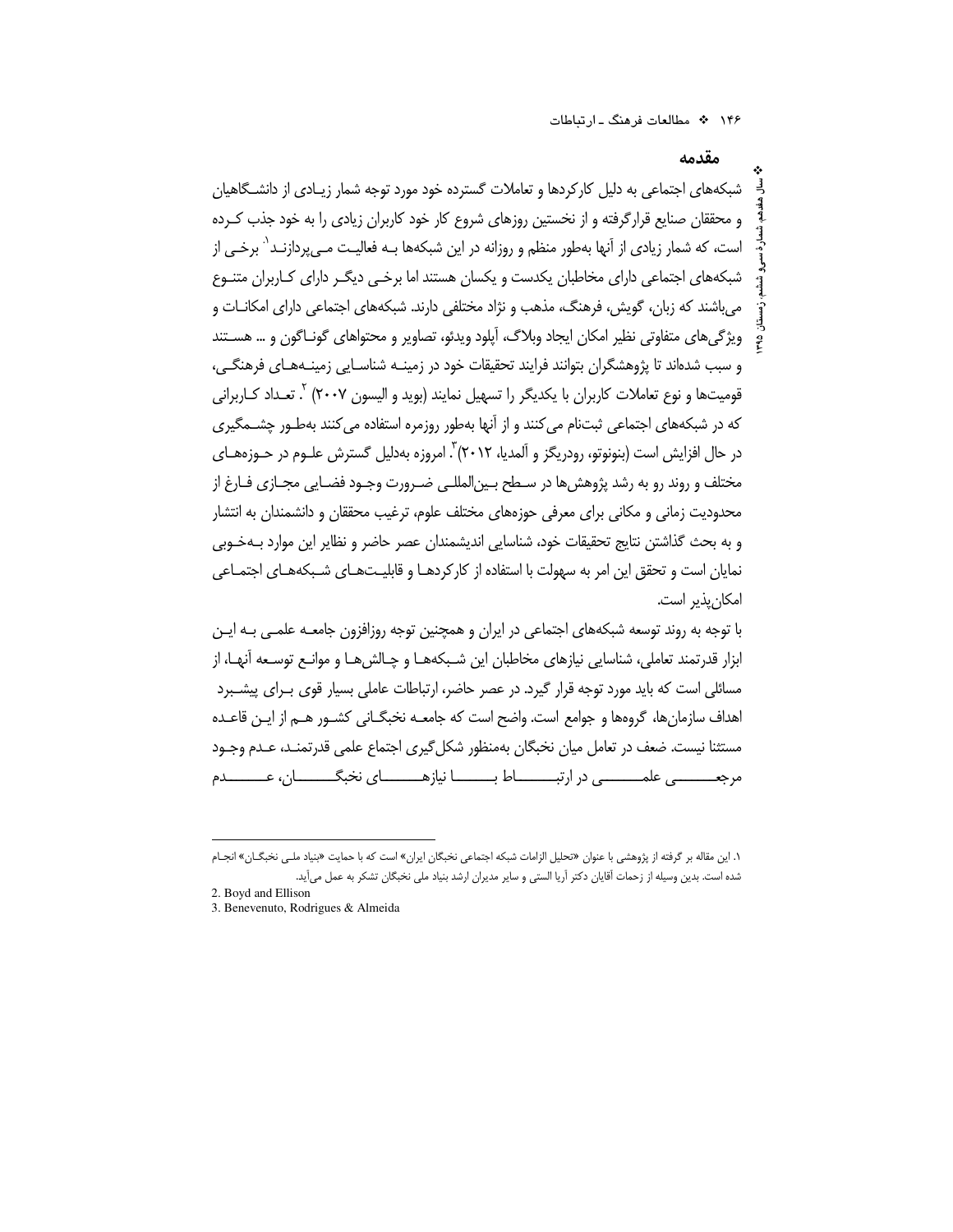**په سال هغدهم، شمار هٔ سی وششم،ز مستان ۹۵** 

وجود فضايي جهت مباحثه، مفاهمه و نقد و … اقدام به ايجاد شبكهاي اجتماعي جهت تقويت تعــاملات، تولید علمی و خلق فضایی برای به اشتراک گذاری تحقیقات، پژوهش ها و دستاوردهای علمی نخبگــان ایرانی را تشدید می کند. یکی از مسائل اصلی بنیاد ملی نخبگان در اجرای سند راهبردی کشور در امـور نخبگان مسأله شبکهسازی میان نخبگان است که در این سند بهطور صریح مـورد تاکیـد قـرار گرفتـه است. از این رو یکی از چالش های بنیاد ملی نخبگان در دستیابی به این راهب رد ملی، راهاندازی یک شبکه اجتماعی مستقل برای نخبگان ایرانی بوده است. سؤال اصلی که منجر به طراحی و اجرای ایـن پژوهش شده است در پاسخ به این چالش بنیاد ملی نخبگان طراحی شده است که این شبکه اجتماعی دارای چه ویژگیهایی است و از دید نخبگان تحت پوشش دارای چه امکانــات و قابلیــتـهــایی اســت. بهطور کلی، هدف اصلی این تحقیق شناسایی نیازهای اصلی نخبگان ایرانی بهمنظـور شـکل گیـری و توسعه شبكه تخصصي و همچنين شناسايي چالش ها و عوامل اثر گذار بـر توسـعه، انسـجام و پايـداري چنین شبکهای است. سؤالات اصلی این تحقیق عبارتند از:

- ٠. مهمترين عوامل اثر گذار بر انسجام، توسعه و پايداري شبكه كدامند؟
- مهمترین مزایای چنین شبکهای برای کنش گران این حوزه دانشی چیست؟  $\cdot$ .۲
	- ۳. چالش های اصلی شکل گیری و توسعه این شبکه اجتماعی کدامند؟
		- ۴. مهمترین ویژگی های شبکه از دید مخاطبان کدام است؟

## پیشینه و مبان*ی* نظری پژوهش

بر اساس تحقیقات صورت پذیرفته در خصوص کارکردهای شبکههای اجتماعی مبتنی بر وب و شبکههای داخلی اینترانت، تعدادی قابلیت کلی برای شبکههای اجتماعی معرفی شده است کـه عبارتند از: «مدیریت هویت»، اشاره به این موضوع دارد کـه عملکـرد شـبکههـای اجتمـاعی بـا عملكرد افراد عضو آن رابطة مستقيم دارد. اين قابليت شبكة اجتماعي اشاره به ارضاء نياز تعـاملي افراد دارد. مدیریت هویت به معنای مدیریت اطلاعات فردی کـاربر اسـت. مثـال۱هـای مــدیریت هویت را می توان در مدیریت حساب کاربری فرد و مدیریت گروههـا و اعضـاء دیـد (الکسـاندر و کوخ، ۲۰۰۸)`. «جستوجو»، تحقیقات نشان داده است که جستوجو، اساس تبادل دانش ضمنی

الزامات طراحی و راهاندازی شبکه اجتماعی... \* ١۴٧

<sup>1.</sup> Alexander & Koch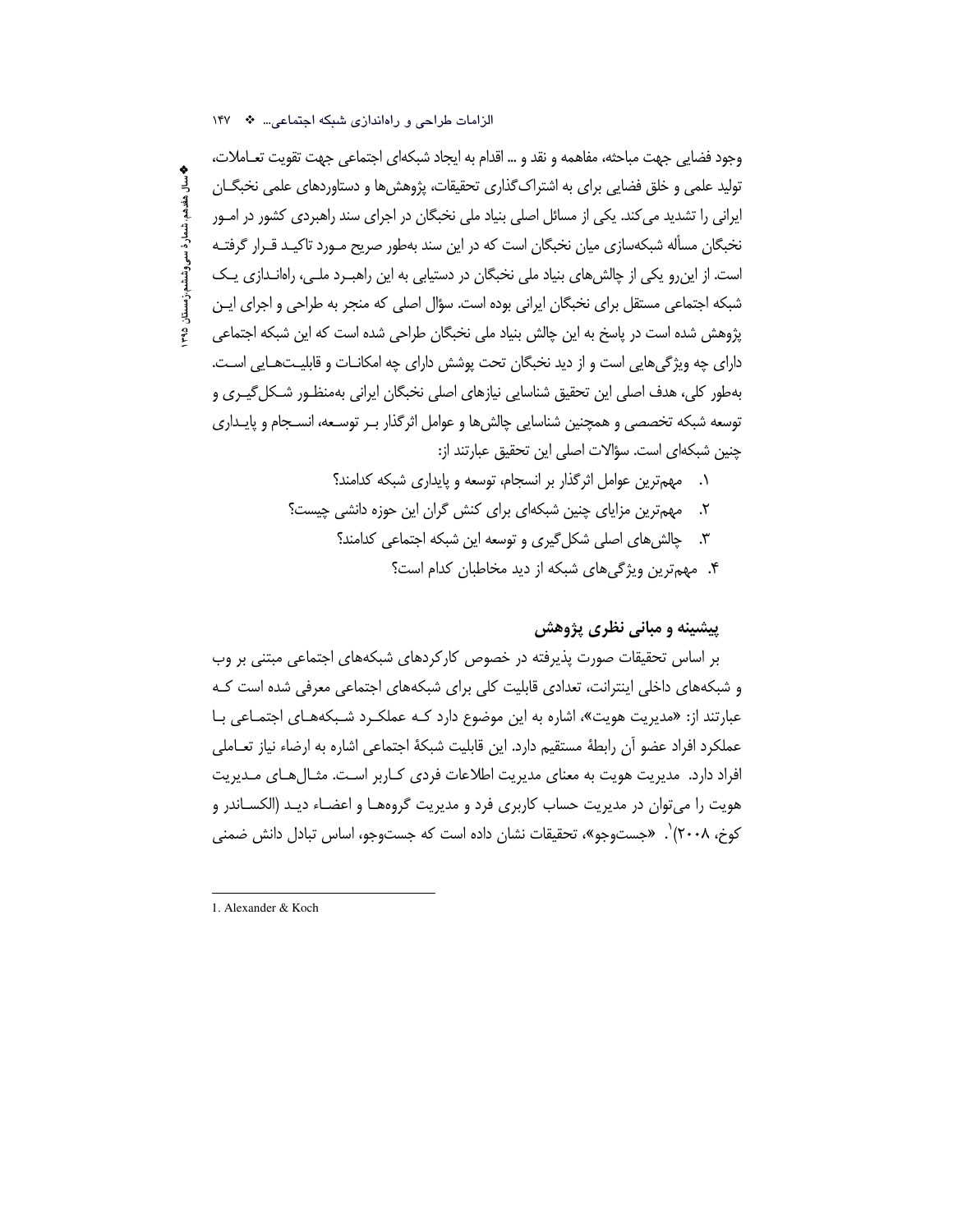را فراهم میآورد، به همین دلیل جستوجو یکی از قابلیتهای بسـیار مهـم در شـبکههـای اجتمـاعی است و وجود امکانات جستوجوی پیشرفته عاملی متمایز کننده در شـبکههـای اجتمـاعی برتـر اسـت (الكساندر و كوخ، ٢٠٠٨؛ واتز، اودز و نيومن '، ٢٠٠٢). «أكاهي از متن يا زمينه»، أگــاهي از زمينـههـاي مشترک با دیگر کاربران یکی دیگر از قابلیتهای شبکههای اجتماعی است. آگاهی می توانـد در زمینـه اطلاع از زمینه کاری و تحصیلی دیگر کاربران یا اطلاع از منافع آنها برای یافتن منافع مشـترک باشـد که به ایجاد اعتماد مشترک بین کاربران برای یک همکاری موفق اشاره دارد. «مدیریت تمـاس6هـا یـا ارتباطات»، مدیریت تماس ها یا ارتباطات شامل کلیهی کارکردهای حفاظت و نگهـداری شـبکههـای خصوصی است. «آگاهی از شبکه»، بـه آگــاهی از فعالیـت دیگــر اعضــا و اطــلاع٫ســانی ٫ویــدادها بــا موضوعات مختلف اشاره دارد. « تبادل»، به كليةً فرايند تبادل اطلاعات از راه مسـتقيم يـا غيرمسـتقيم اشاره دارد. مورونه<sup>۲</sup> و تایلر <sup>۳</sup> بر این عقیده هستند که برطرف کردن موانع ارتباطی برای تبـادل دانـش و اطلاعات ضروري است (الكساندر و كوخ، ٢٠٠٨).

به این علت که کاربران عنصر اصلی شبکههای اجتماعی هستند. بنابراین، توسعه و پایداری شبکه در گرو فعالیت آنها است. کاربران هستند که به شبکه اجتماعی جان میبخشـند. بنـابراین، ضروری است تا تمامی نیازها افراد در شبکه برطرف گـردد و مشـوق هـایی کـه مـی توانـد دلیـل عضویت فرد در شبکه باشد، تعبیه شود. شبکههای اجتماعی بـه واسـطه دارا بـودن قابلیـتهـا و کارکردهای مختلف به سهولت می توانند طیف وسیعی از نیازهای افراد را برطرف نمایند و همـین امر سبب می گردد تا کاربران اشتیاق بیشتری به فعالیت در شبکه داشته باشند. شبکهای که بتواند کاربران خود را به فعالیت ترغیب نماید، میتواند در مورد سایر شبکههـا پایـدارتر و نـزد کـاربران محبوبتر باشد (يفنبرگر ۲۰۰۴).

هاگستروم<sup>۵</sup> (۱۹۷۵)، در مطالعه خود بر نقش اجتماعات علمـي بـهعنـوان عـاملين كنتـرل در فعالیتهای علمی تأکید کرده است. وی معتقد است که شناسایی دانشمندان عامل ایجاد انگیزش و عامل کنترل رفتارهای أنها است. اجتماع علمی از طریق شناسایی یـا عـدم شناسـایی اعضـای خود آنها را به سازگاری با اهداف رشته خود میکشاند. تماس های غیررسـمی در ایــن اجتماعــات

5. Hagstrom

<sup>1.</sup> Watts, Dodds & Newman

<sup>2.</sup> Morone

<sup>3.</sup> Tayler

<sup>4.</sup> Pfaffenberger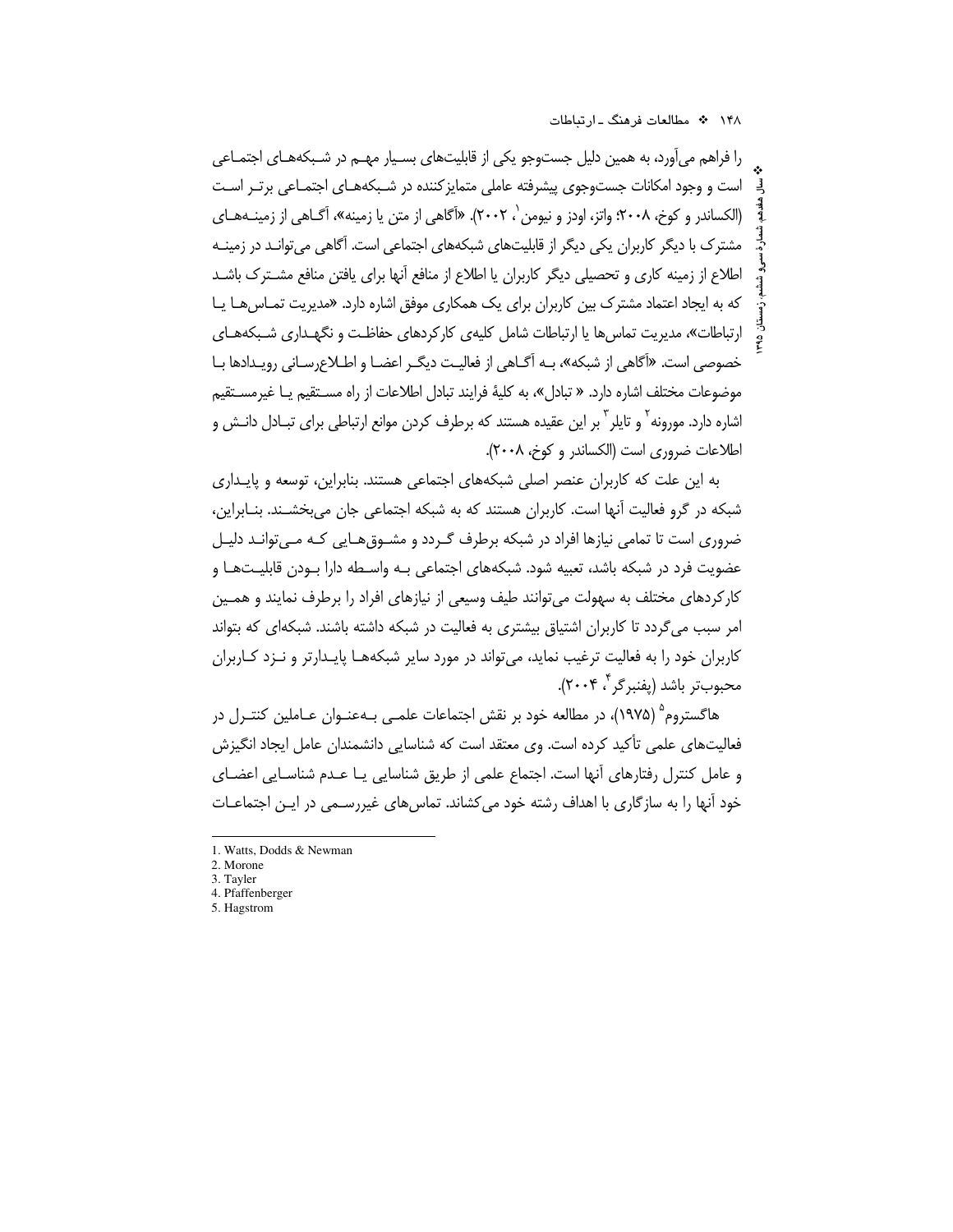امکان مبادله اطلاعات علمی را فراهم می کنـد و عــلاوهبـر کارکردهـای فکـری، دارای کــارکرد اجتماعی نیز میباشد (قانعی راد، ۱۳۸۵).

به عقیده بوید و الیسون (۲۰۰۷)، شبکههای اجتماعی خدمات مبتنی بر وب هستند که به افـراد اجـازه می دهند تا، یک پروفایل خصوصی یا نیمهخصوصی بـرای خـود بسـازند، لیسـتی از کـاربران را بـرای بـه اشتراک گذاری محتواهای تولیدشده ایجاد نمایند و ارتباطات و تعاملات دیگر کاربران در سیستم را بازدید و مرور کنند، می باشد (بوید و الیسون ۲۰۰۷). به عقیده بارنز `، شبکههای اجتمـاعی نشـان دهنـده روابـط و تعاملات و جريان اطلاعات يا دانش بين افراد، گروهها، سازمانها ياكامپيوترها است (بارنز، ۱۹۵۴). واسرمن و فآوست<sup>۲</sup> بیان می کند که شبکههای اجتماعی مجموعهای از نهادهای اجتماعی هستند که تعاملات هسته اصلی آنها را تشکیل می دهد و از روش های مختلفی برای تجزیه و تحلیل ساختار این شبکهها مـی تـوان استفاده نمود (واسرمن و فآوست، ۱۹۹۴). آنچه که شبکههای اجتماعی را منحصربهفرد کرده است «روابط افراد با دیگران نیست»، بلکه توانایی بخشیدن به کاربران در اداره هویت شخصـی و تعاملاتشـان در ایـن شبکهها است که آنها را متمایز ساخته است (بوید، ۲۰۰۶). امروزه شـبکههـای اجتمـاعی در زمینـههـای مختلفي از جمله آموزش و پرورش، پزشكي، تجارت و قانون به كار گرفته ميشوند، بـهطـوري كـه تـأثير عميقي بر جنبههاي اجتماعي كاربران در جوامع گوناگون گذاشتهاند (هيلستروم، ٢٠٠٩) .

تحقیقات گوناگونی در خصوص مزایای استفاده از شبکههای اجتماعی صورت پذیرفتـه اسـت که هر یک به تعدادی از مزایا اشاره نمودهاند. اولین مزیت شـبکههـای اجتمـاعی از منظـر آنهـا «سواد رسانهای<sup>۲</sup>» است که به آگاهی از دانش و مهارت فنی استفاده از رایانه، نرمافزارهای خاص و مرورگرهای وب؛ توانایی استفاده از موتورهـای جســتوجـو و درک چگــونگی نظــم دادن بـه اطلاعات؛ درک صحیح از فضاهای شکل گرفته در وب، درک قوانین رسمی و غیررسمی حـاکم بر آنها، حفظ حریم خصوصی کاربران؛ درک چگونگی ویرایش و ساخت محتوای آنلاین بصـری و درک و رعایت قانون حق کیبی در مـورد فعالیـتھـای دیگـران اشـاره دارد (کـولین، راهیلـی، ریچاردسون و ترد<sup>م</sup> ۲۰۱۰؛ بران<sup>۶</sup> ۲۰۱۰. مزیت دیگر این شبکهها « آموزش» است، بسیاری از

1. Barnes

**په سال هغدهم، شمار هٔ سی وششم،ز مستان ۳۹۵** 

- 4. Media Literacy
- 5. Colline, Rahilly, Richardson & Third
- 6. Baran

الزامات طراحی و راهاندازی شبکه اجتماعی... \* ١۴٩

<sup>2.</sup> Wasserman & Faust

<sup>3.</sup> Hillstrom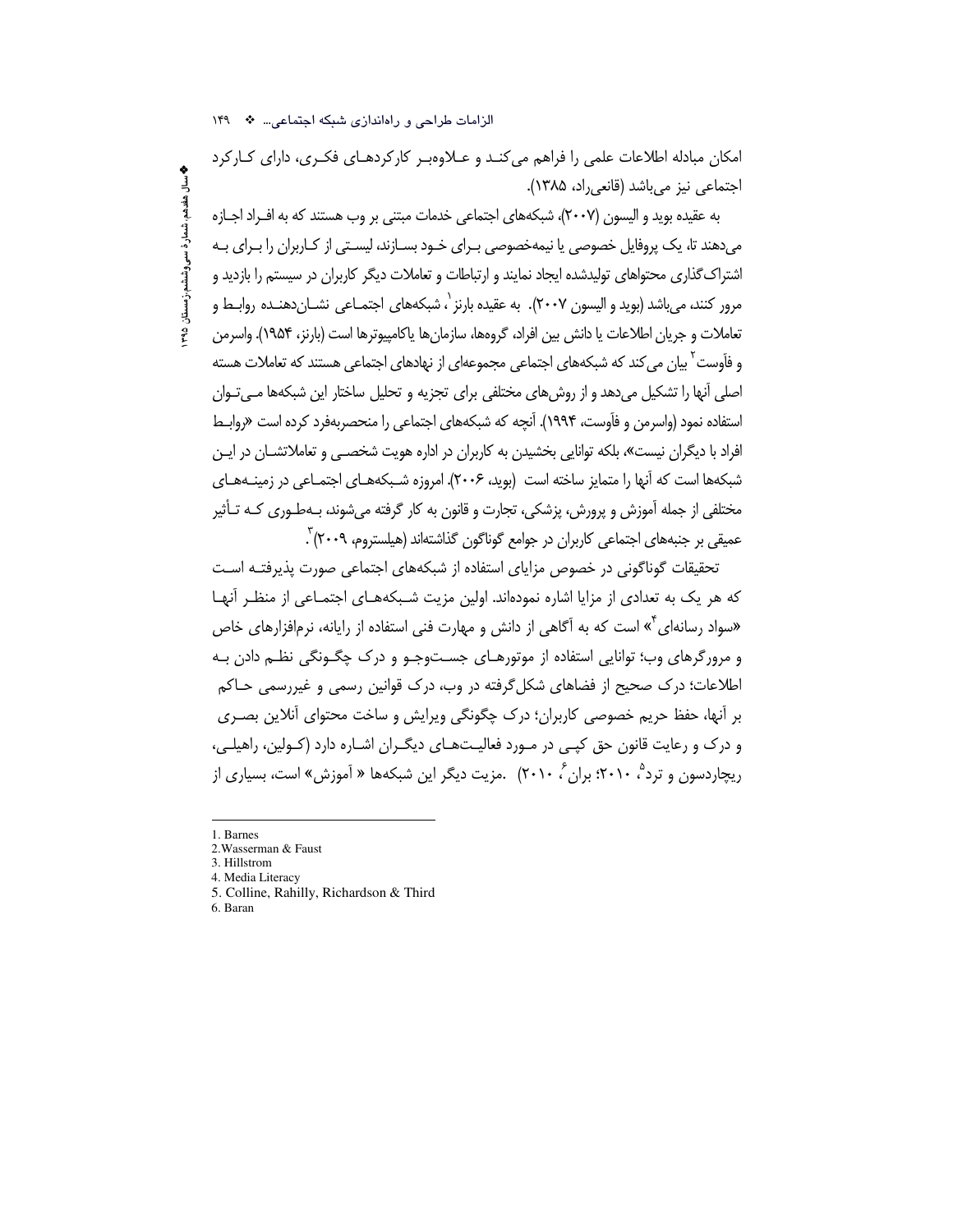مدارس و دانشگاهها از شبکههای اجتماعی بهعنوان مکمل فعالیتهای آموزشـی خـود اسـتفاده می کنند. همچنین شبکههای اجتماعی می تواند مهـارتهـا و اطلاعـات افـراد را در محـیطهـای رسمی و غیررسمی از طریق به اشتراک گذاری دانش به وسیله همکاری افراد و توسعه مهارتهـا در محیطهای مجازی ارتقا دهد (کولین، راهیلی، ریچاردسون و ترد، ۲۰۱۰؛ پالونن و هکـاراینن ٰ، ۲۰۱۳). مزیت دیگر «خلاقیت» است، پیشرفت سـریع فنـاوریِهـای دیجیتـال، امکانـات بسـیار گستردهای جهت تبادل دانش، اطلاعات و شکل گیری محتوا ایجاد نموده است. تولیـد و انتشـار محتوای خلاق منجر به ایجاد یک حس تعاملی قوی و شکل گیـری یـک اجتمـاع مـیشـود کـه ممکن است گذرا یا حتی پایدار باشد (کولین، راهیلی، ریچاردسون و ترد، ۲۰۱۰؛ لیندرز، ون انگلن و کراتزر ، ۲۰۰۳)».

تحقیقات گوناگونی نیز در خصوص چالش هـای پـیش روی تشـکیل شـیکههـای اجتمـاعی صورت پذیرفته است که هر یک به تعدادی از این چالشها اشاره نمودهاند. یکـی از چـالشهــای شبکههای اجتماعی بحث «حفاظت» است کـه بـه امکـان سـرقت اطلاعـات یـا درج محتـوای نادرست در شبکهها اشاره می کند (باران و باروز آ ۲۰۱۴). چالش دیگری که مـورد بررسـی قـرار گرفته است «مسائل فرهنگی» است؛ امروزه، دنیای واقعی با دنیای مجازی چنـان در هــم فـرو رفته که تفکیک آن دو بسیار دشوار شده است. زمان، مفهوم مکانمند گذشته را ندارد. فرهنگها به شدت در هم ادغام شده است بنابراین، طبیعی است فرهنگ در فضای جدیـد دچـار بحـران شود (پراروتنیک<sup>۲</sup>، ۲۰۰۴). چالش دیگر «نحوه تعاملات اعضا شبکه بـا یکـدیگر» اسـت، تولیـد و انتشار محتوای خلاق منجر به تشکیل یک حس تعاملی قوی و شکل گیری یک اجتماع میشـود که ممکن است گذرا یا حتی پایدار باشد (لیندرز و همکاران °، ۲۰۰۳).

قاضی نوری، رضایی نیک و روشنی در مقاله خود با عنوان «بررسی الزامات، چـالش هـا و قابلیـتهـای شبکه اجتماعی کنشگران مدیریت فناوری و نوآوری ایران» به بررسی الزامات طراحی و ساخت شـبکه اجتماعی برای کنشگران حوزه مدیریت فناوری و نوآوری پرداختهاند (قاضی نوری و همکـاران، ۱۳۹۳). روشــــــــني، رضـــــــــايي نيــــــــــك و شــــــــــجاعي در مقالـــــــــه خـــــــــوان \_\_\_\_\_\_

- 4. Praprotnik
- 5. Leenders et al

<sup>1.</sup> Palonen & Hakkarainen

<sup>2.</sup> Leenders, Van Engelen & Kratzer

<sup>3.</sup> Baran & Barrosse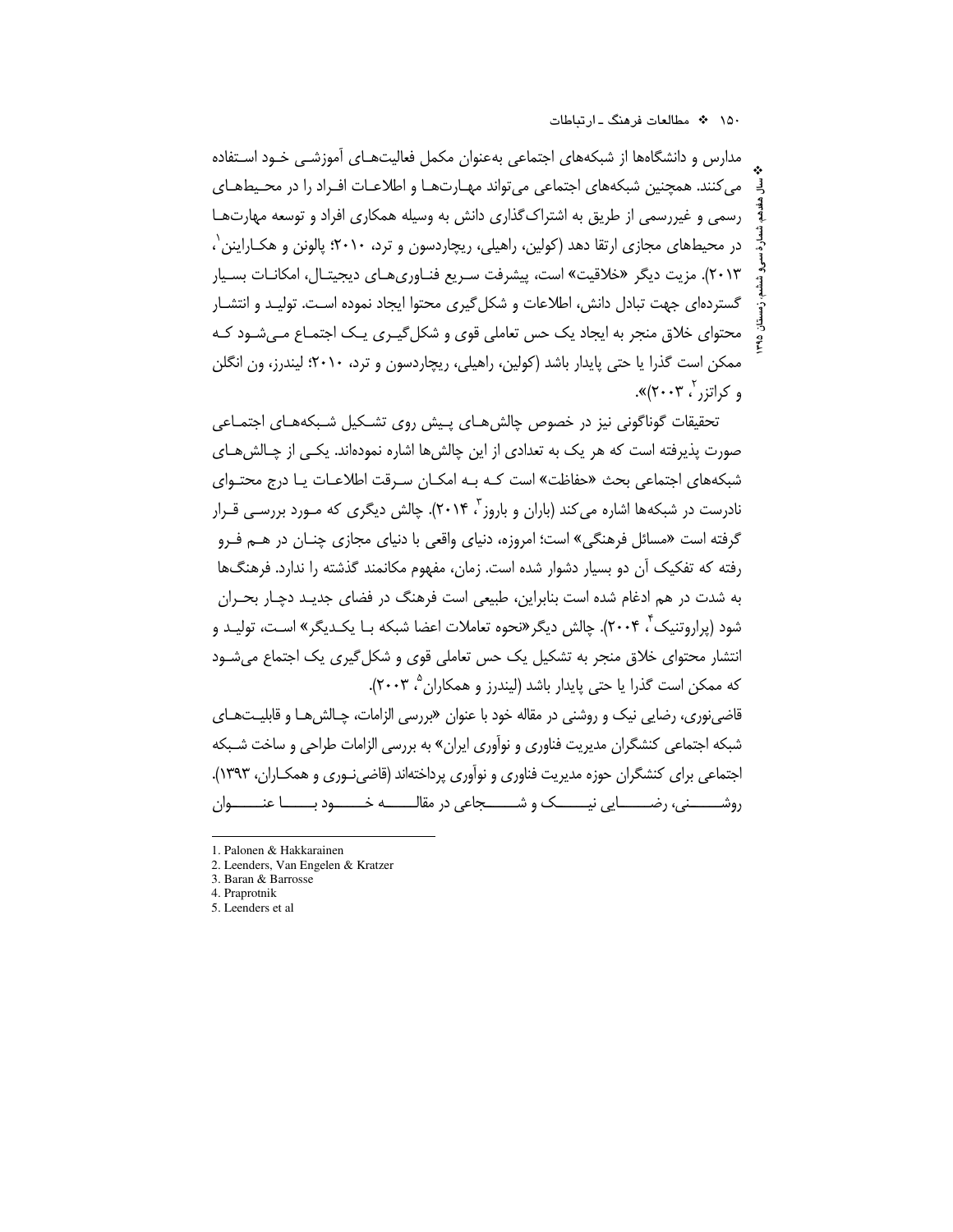### الزامات طراحی و راهاندازی شبکه اجتماعی... \* ١۵١

قابلیتسازی و جامعهپذیری شبکههای اجتماعی عمومی و تخصصـی بـه مقایسـه بـیش از ۳۰ شـبکه اجتماعی تخصصی و عمومی بر اساس شاخصهای معینی پرداختـهانـد (روشـنی و همکـاران، ۲۰۱۴). جریری و عنبری در سال ۱۳۹۱ بر اساس مطالعـات ارزیابانـه، ویژگـه هـا و قابلیـتهـای شـبکههـای اجتماعی ایرانی را مورد بررسی قرار داده و راهکارهایی مناسب برای بهینهسازی ایـن قابلیـتهـا ارائـه دادهاند. تحقیق مذکور ابعاد و مؤلفههایی که وجودشان برای شبکه اجتمـاعی لازم و ضـروری اسـت را ارائه داده است. در این تحقیق چندین شبکه اجتماعی ایرانی برای نمونه انتخابشده و ویژگیهایشـان مورد بررسی و تحلیل قرار گرفته است (حریـری و عنبـری، ۱۳۹۱). همچنـین در تحقیقـی دیگـر بـه بررسی انگیزه افراد در عضویت در شبکههای اجتماعی پرداخته شده است. در ایـن تحقیـق تعـدادی از افراد عضو شبکههای اجتماعی بهعنوان نمونه انتخابشدهاند و انگیزههـای اًنهـا افـراد در عضـویت در شبکههای اجتماعی مورد بررسی قرار گرفته است. نتایج این تحقیق نشان می دهد که افراد بـه واسـطه نیازها و انگیزههای مختلفی که دارند از کارکردهای مختلف شبکههای اجتماعی برای برطـرف نمـودن نیازهایشان استفاده می کنند. بنابراین، وجود قابلیتهـای متعـدد بـرای برطـرف نمـودن طیـف وسـیع نیازهای مخاطبان برای شبکههای اجتماعی اولویت دارد (مرادی و همکاران، ۱۳۹۳).

# روش پژوهش

روش به کاررفته در این تحقیق، توصیفی \_ پیمایشی است، به این معنی که در آن به توصیف و تحلیـل نیازهای نخبگان ایران بهمنظور تشکیل یک شبکه اجتماعی علمی و چالش هـای شـکل گیـری شـبکه اجتماعی پرداخته و همچنین عوامل اصلی اثرگذار بر توسعه، انسجام و پایداری ایـن شـبکه را تبیـین و توصيف نموده است.

روش جمع آوری اطلاعات در این تحقیق مبتنی بر مطالعات نظری، مصاحبه با مدیران ارشـد بنیاد نخبگان و پرسشنامه است. تصویر زیر فرایند اجرایی این پژوهش را نشان میدهد:

| گام\:                         |                      | گام۳:                    | گام؟:                  | گام۵:               |
|-------------------------------|----------------------|--------------------------|------------------------|---------------------|
| مطالعات نظري<br>تحلیل شبکههای | گام۲:<br>بررسى اسناد | مصاحبه با<br>مديران ارشد | مصاحبه با<br>مديران    | توزيع<br>یرسشنامه و |
| اجتماعي عمومي<br>و تخصصی      | بالادستى             | بنیاد ملی<br>نخبگان      | بنیادهای<br>شهرستان ها | تحليل نتايج         |

تصویر ۱: فرایند اجرای پژوهش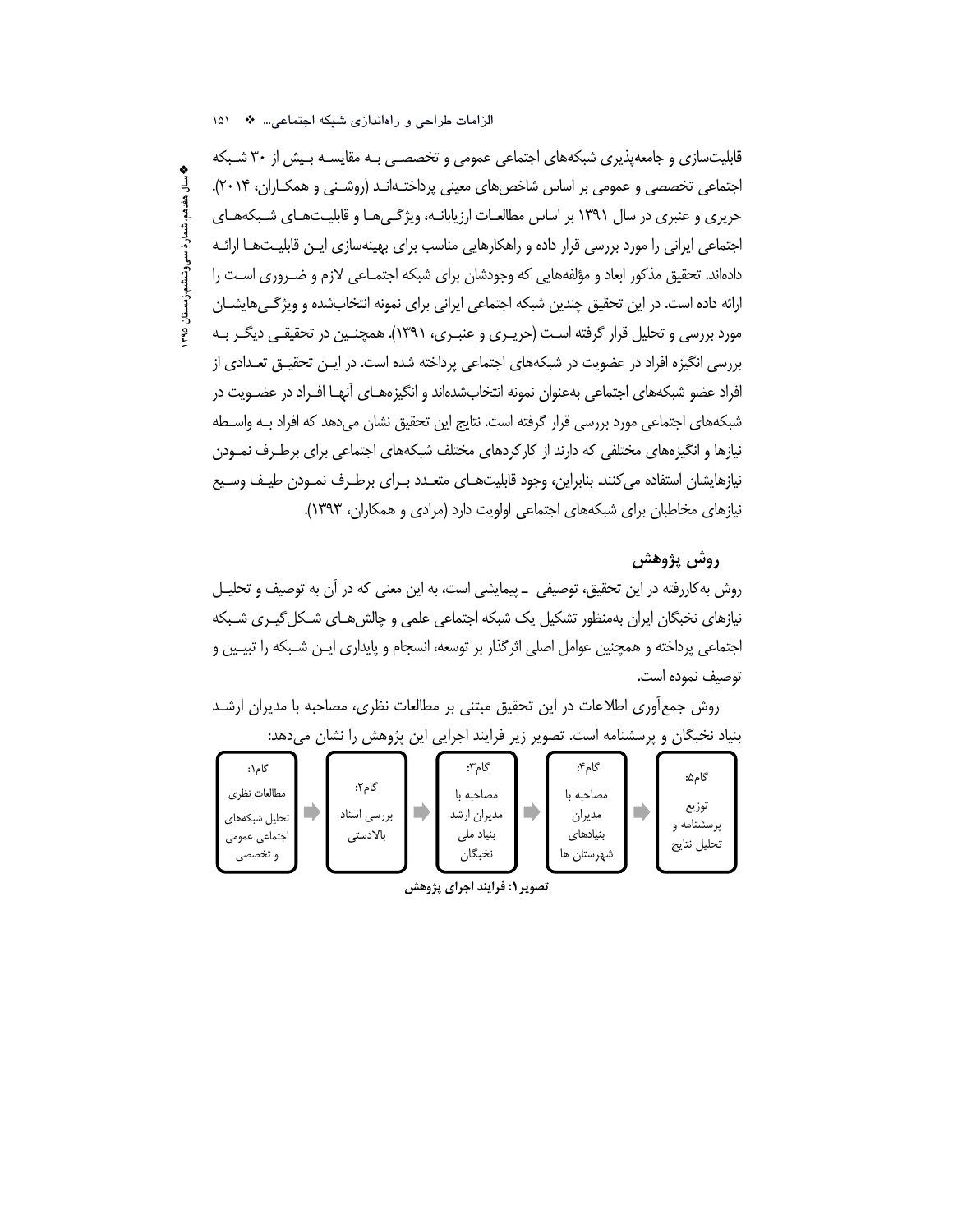هریک از گامهای ارائه شده در تصویر شماره یک که در این پژوهش طی شدهاند عبارتند از: گام۱: مطالعات نظری و تحلیل شبکههای اجتماعی عمومی و تخصصی در این گام مبتنی بر هدف پژوهش مبادرت به بررسی مبانی نظری الزامـات طراحـی شـبکه اجتماعی گردید. جدول ۱، نتایج حاصل از این بررسی را نشان میدهد. مؤلفههای موجود در بخش ویژگیهای مناسب و مورد نیاز برای شبکه اجتماعی نخبگان ایران از طریق بررسی ساختار ١١ شبكه داخلي و خارجي با موضوعات تخصصي شامل أكادميا`، ريسرچ گيـت`، اچ. اَر<sup>۳</sup>، گودريــدز <sup>۴</sup>، ای نوبی ؓ، لینکدین ؒ، شبکه مشاوره مدیریت سازمان صنعتی، شـبکه پـژوهش و فنـاوری اسـتان اصفهان، شبکه اجتماعی کانونها و فعالیتهای هنری، شـبکه علمـی کشـور (نسـل۲) و شـبکه کنشگران مدیریت فناوری و نوآوری اطلاعات، حاصل شده است.

|                                                        | یت               | الابهرانسي فليبسي فلتسرق سر<br>بالمولات المراجعة المتواطن المستراتين       |         |
|--------------------------------------------------------|------------------|----------------------------------------------------------------------------|---------|
| سال                                                    | منبسسع           | شاخصها                                                                     |         |
| $\mathbf{y} \cdot \mathbf{y}$                          | الكساندر و كوخ   | اطلاعرسانی در ارتباط با رخدادهای علمی، کنفرانسها و … معرفی تواناییهای علمی | ĉ       |
|                                                        |                  | و فنی اعضا و ایجاد شرایطی جهت همکاری و تعامل اعضا                          | ع:<br>ج |
| $\mathbf{r} \cdot \mathbf{r}$                          | كولين و همكاران  | ارائه خدمات أموزش مجازى                                                    |         |
| $\mathbf{Y}\boldsymbol{\cdot} \mathbf{Y}^{\mathrm{r}}$ | پالونن و هکراينن |                                                                            |         |
| $\mathbf{y} \cdot \mathbf{y}$                          | الكساندر و كوخ   | امکانات جستوجوی مختلف و پیشرفته برای ذی نفعان و مخاطبان                    | نسجام   |
| $\mathbf{y} \cdot \mathbf{y}$                          | واتس و همكاران   |                                                                            |         |
| $\mathbf{y} \cdot \mathbf{y}$                          | الكساندر و كوخ   | کمک به همراستائی اهداف نهادها، مؤسسات و کنشگران                            |         |
| ۱۹۸۴                                                   | v<br>گاويسون     | تشکیل بسترهائی برای کنترل تعاملات و همکاریها؛ مثل حقوق مالکیت معنوی،       |         |
|                                                        |                  | ارجاعات و …                                                                | ۺؙڮ     |
| $\mathbf{y} \cdot \mathbf{y}$                          | الكساندر و كوخ   | تشکیل بسترهائی بهمنظور ارزیابی ارتباطات و همکاریها میان کنشگران شبکه       |         |
| $\mathbf{Y}\cdot\mathbf{V}\cdot$                       | كولين و همكاران  | تشکیل بسترهائی برای توسعه روابط کاری میان افراد، شرکتها و نهادها           | مزاياى  |
| $\mathbf{y} \cdot \mathbf{y}$                          | الكساندر و كوخ   | امکان برقراری ارتباط هدفمند برای کنشگران در جهت ارتقاء معرفت علمی و        |         |
| ۱۹۷۵                                                   | هاگستروم         |                                                                            |         |

جدول ١. مؤلفههای استخراج شده از بررسی مبانی نظری در تحقیق

گام۲: بررسی اسناد بالادستی مرتبط با شـبکهسـازی نخبگـان شـامل منویـات مقـام معظـم رهبری، سخنان رییس جمهور و سند راهبردی کشور در امور نخبگان

1. Academia

2. Researchgate

3. HR

4. Goodreads 5. A nobii

6. LinkedIN

7.Gavison

ᆿ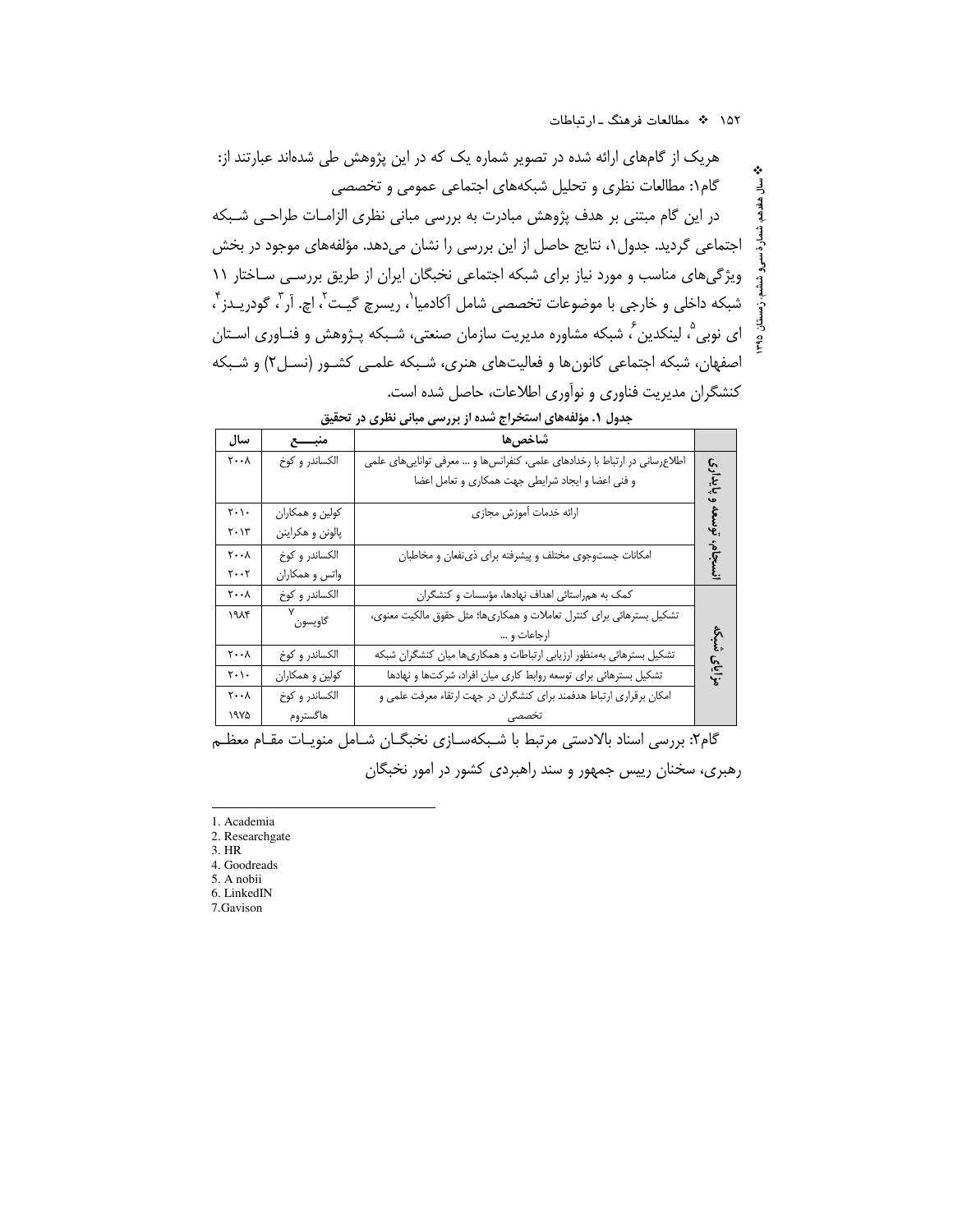**په سال هغدهم، شمار هٔ سی وششم،زمستان ۴۹۵** 

گام۳: مصاحبه با مدیران ارشد بنیاد ملی نخبگان بهمنظور شناسایی الزامات، اهداف و چالش-های شکل گیری شبکه اجتماعی نخبگان ایران. تعداد افراد مصاحبه شده در این گام شامل ۷ نفر از مدیران ارشد بنیاد ملی نخبگان شامل قائممقام رئیس بنیاد، معاون فرهنگــی نخبگــان، معــاون برنامهریزی و نظارت، معاون توسعه مدیریت و منابع، رئیس ستاد اجرایهیسازی سند راهب ردی نخبگان، رئيس دفتر امور بينالملل، رئيس دفتر همانديشي با نخبگان بوده است.

گام۴: مصاحبه ساختار یافته با مدیران بنیادهای نخبگان شهرستانها \_در این گام با ۲۰ نفـر از مدیران بنیادهای شهرستانها مصاحبه شده است. جدول ۲ نتایج حاصل از مصاحبه با مـدیران ارشد بنیاد ملی نخبگان و مدیران بنیادهای شهرستانها را نشان میدهد.

|            | شاخصها                                                               |             |
|------------|----------------------------------------------------------------------|-------------|
| نظر خبرگان | ارائه و انتشار آخرین و معتبرترین منابع علمی اعم از مقالات، کتب،      | انسجام،     |
|            | پایاننامهها، طرحهای پژوهشی در حال انجام یا خاتمه یافته، ژورنالها، وب | توسعه و     |
|            | سایتها و افراد در حوزه مدیریت فناوری                                 | پايدارى     |
| نظر خبرگان | اعلام نیاز پروژههای پژوهشی مرتبط با مدیریت فناوری از سوی نهادها و    |             |
|            | صنايع                                                                |             |
| نظر خبرگان | دسترسی سریع و آسان به منابع علمی مرتبط با مدیریت فناوری              | مزایای شبکه |
| نظر خبرگان | امکان تعریف پروژههای کلان ملی با مشارکت اعضاء در حوزه مدیریت         |             |
|            | فناوري                                                               |             |
| نظر خبرگان | تسریع فرآیند توسعه توانمندیهای علمی و تخصص اعضا در حوزه مدیریت       |             |
|            | فناوري                                                               |             |
| نظر خبرگان | کمک به سایر حوزههای دانشی به منظور آشنایی و استفاده از مفاهیم        |             |
|            | مديريت فناورى                                                        |             |
| نظر خبرگان | بهرهبرداری از امکانات و ظرفیتهای ملی در توسعه مدیریت فناوری          |             |
| نظر خبرگان | تشكيل نوعي اعتبار براي اعضا                                          |             |
| نظر خبرگان | ضعف فرهنگی در ارتباط با گفتوگو، نقد و تحلیل                          | چالش&ای     |
| نظر خبرگان | ضعف فرهنگی در ارتباط با کارگروهی و همکاریهای علمی و پژوهشی           | پیش روی     |
| نظر خبرگان | عدم وجود آموزشهای مناسب علمی و حرفهای به منظور توسعه نیروی           | شبكه        |
|            |                                                                      |             |
| نظر خبرگان | ضعف در زیرساختهای فناوری اطلاعات (همچون سرعت اینترنت و )             |             |
| نظر خبرگان | عدم رعایت اخلاق علمی و حرفهای توسط کنشگران                           |             |
| نظر خبرگان | عدم أشنایی کاربران با شبکههای علمی و مزایای أن                       |             |

جدول ۲. نتایج حاصل از مصاحبه با مدیران ارشد بنیاد ملی نخبگان و مدیران بنیادهای شهرستانها

گام۵: توزیع پرسشنامه در نمونه آماری از نخبگان مختلف \_در این گام مبتنی بـر نتـایج بـه دست آمده از گامهای پیش مبادرت به طراحی و توزیع پرسشنامه در میان نمونـه آمـاری شـامل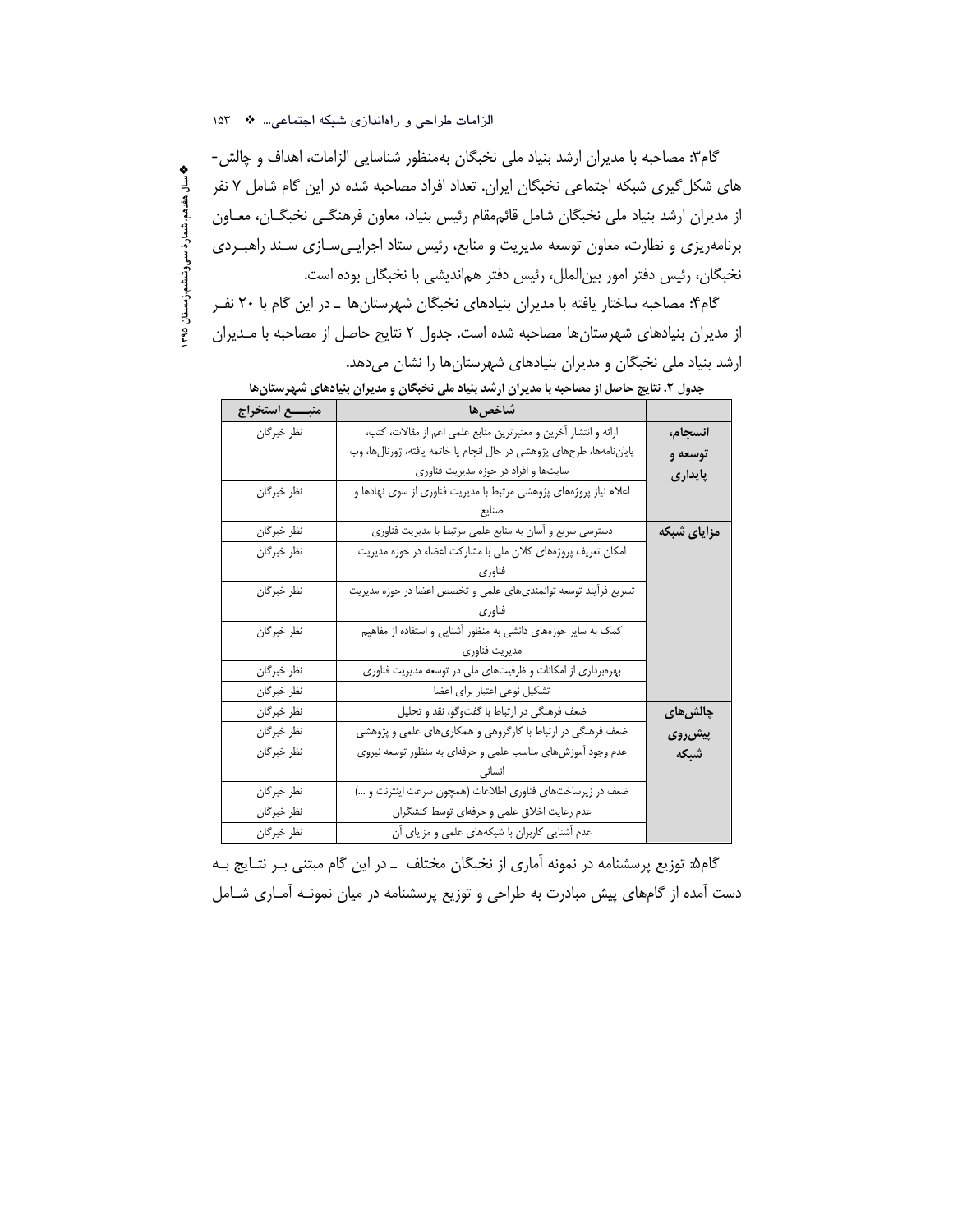نخبگان ثبت شده در پایگاه داده بنیاد ملی نخبگان شده است. اندازه جامعه ایـن پـژوهش حـدود ۱۳۰۰۰ نخبه تحت پوشش بنیاد نخبگان بوده است و اندازه نمونه برابر با ۳۷۵ نفر بوده است ک مبتنی بر جدول مورگان محاسبه شده است. روش نمونـهگیـری در ایـن پـژوهش عبارتسـت از نمونه گیری تصادفی طبقهبندی شده که برای این منظور تعداد ۵۷۰ پرسشنامه در ۳ نوبت برای نخبگان ارسال گردید و پس از جمعآوری ۳۷۵ پرسشنامه این فرایند متوقف شد. بر اسـاس روش نمونه گیری طبقهبندی شده، نخبگان مبتنی بر شرایط احراز نخبگی که در پایگاه داده بنیاد ثبت شده است و همچنین رشتههای فعالیتشان همانند فنی و مهندسی، علوم انسـانی، هنـر و … بـه طبقههای مختلف تقسیم شدند. در مرحله بعدی وزن هر طبقه مبتنی بر تعداد نخبگان موجـود در آن طبقه در مقایسه با کل نخبگان ثبت شده در پایگاه داده بـر حسـب درصـد محاسـبه شـده و سپس بر اساس درصد به دست آمده در جامعه، اندازه طبقات نمونه مورد محاسـبه قـرار گرفتـه و بەطور تصادفى بين طبقات نمونه پرسشنامه توزيع گرديد.

پرسشنامه مذکور با پنجاه سؤال با مقیاس و بـدون مقیـاس در پـنج بخـش کلـی تعریـف شـد. سؤالات بخش انسجام و پایداری و بخـش ِ مزایـای اسـتفاده از شـبکه اجتمـاعی نخبگـان ایرانـی بهصورت ترکیبی بر اساس یافتههای حاصل از مطالعات مبانی نظری و پرسش مـدیران ارشـد ایـن حوزه به دست آمده است. سؤالات بخش چالشهای پیش٫رو این شبکه بر اساس مصاحبه با مدیران ارشد به دست آمده است. مؤلفههای موجود در بخش ویژگیهای مناسب و مورد نیاز برای شـبکه از طریق بررسی ساختار ۱۱ شبکه داخلی و خارجی با موضوعات تخصصی حاصل شده است. بهمنظور بررسی روایی محتوا، پرسشنامه مذکور در اختیار ۱۰ نفر از خبرگـان علمـی و تخصصـی قـرار گرفت، که همه خبرگان علمی از اعضای هیئتعلمی دانشگاههای مختلف شهر تهران و همه خبرگــان تخصصی مدیران ارشد بنیاد ملی نخبگان بودند. بهمنظـور تعیـین پایـایی پرسشـنامه از آزمـون آلفـای

كرونباخ استفاده شد، كه حسب نتايج تجربي اگر ضريب آلفا بيشتر از ٠/٧ باشد نتيجه قابل قبول اسـت. در این تحقیق ضریب آلفای پرسشنامه به کمک نرم|فـزار Spss\۰/۸۹۴۷ محاسـبه شـد کـه بیــانگر پایایی بالای پرسشنامه است.

برای تحلیل اطلاعات از آزمون فریدمن جهت اولویتبندی مؤلفهها بـر اسـاس رتبــهبنــدی معنــیدار و میزان گرایش ها معنیدار افراد به هر یـک از متغیرهـا اسـتفاده شـده اسـت. آزمـون فریـدمن آزمـونی نایارامتری است که از آن بوای مقایسه میانگین رتبهها بسین متغییرها استفاده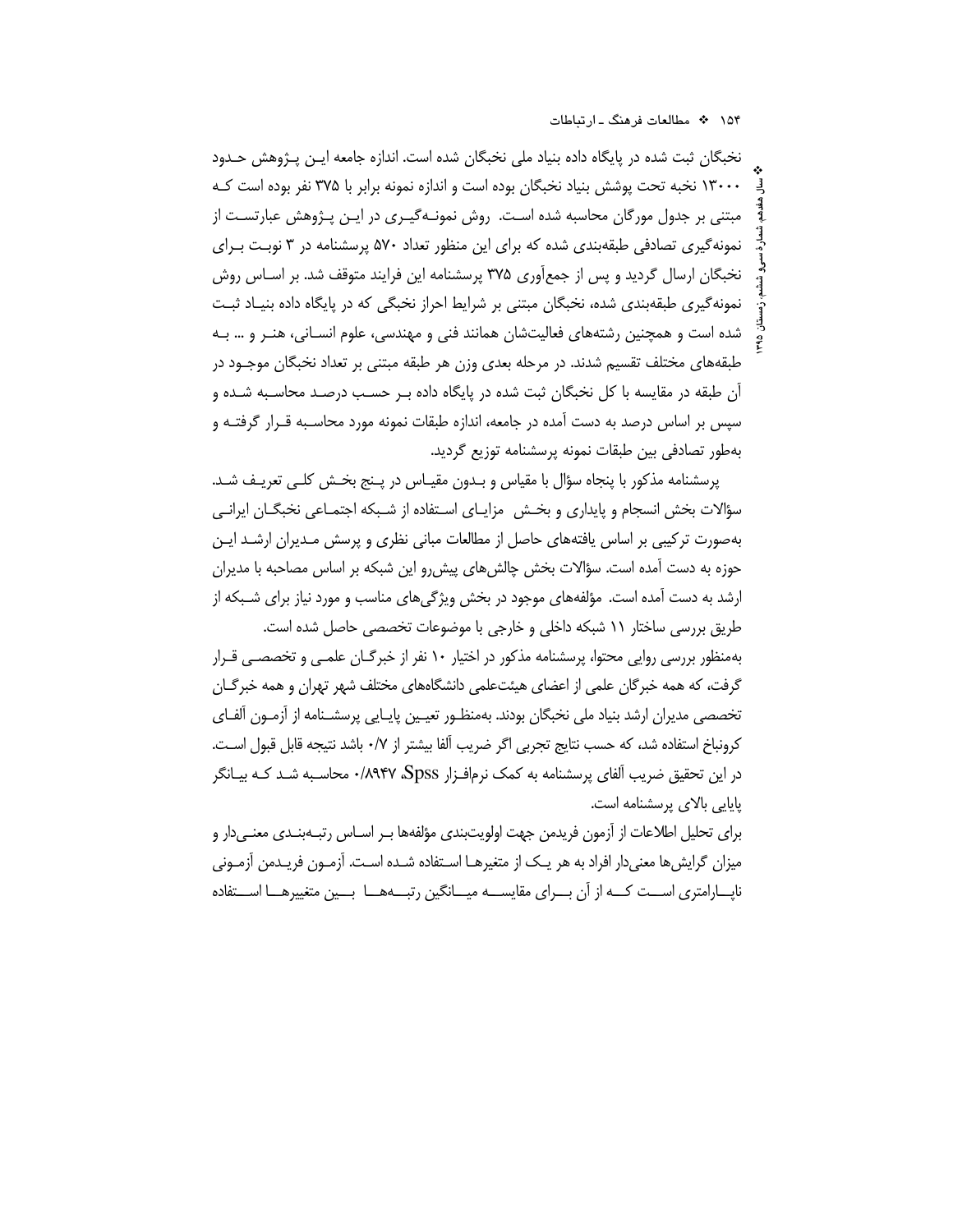**په سال هغدهم، شمار هٔ سی وششم،زمستان ۴۹۵** 

میشود. با استفاده از نظرخواهی دربارهٔ متغییرها میـانگین امتیـازات متغییرهـا بـا هــم مقایســه شــده و بررسی میشود که اگر اختلاف معنی داری دارند کدام متغییر بیشترین و کدام متغییر کمتـرین امتیــاز را دارا می باشد. به منظور انجام آزمون فریدمن از نرمافزار آماری SPSS استفاده شده است.

#### يافتههاي يژوهش

#### الف) یافتههای حاصل از تحلیل بخش جمعیتشناختی پرسشنامه

با توجه به نتايج به دست آمده از تعداد ۳۷۵ پرسشنامه تكميل شده توسط اعضاى بنياد ملـى نخبگان تعداد مردان ۲۹۴ نفر معادل ۷۸درصد و تعداد زنان ۸۱ نفر معادل ۲۲درصد بوده است. از میان افراد پاسخ دهنده به پرسشنامه تعداد ۲۳۳ نفر دارای بازهٔ سنی ۲۰ تا ۳۰ سال بودند و تعـداد ١٣١ نفر بالای ٣٠ سال سن داشتند همچنين ١١ نفر زير ٢٠ سال بودند.

از میان پرسشنامههای تکمیل شده تعداد ۲۰۳ نفر دانشجو در رشتههای مختلف و تعداد ۱۷۲ نفر فارغ التحصیل بودهاند. با توجه به نتایج پرسشنامههای تکمیل شده توسط اعضای بنیاد ملـی نخبگان این گونه منتج شد که تعداد ۳۰۲ نفر از میان ۳۷۵ نفر تکمیل کننده پرسشنامه دانشجو یا فارغ التحصيل تحصيلات تكميلي يعنى مقاطع كارشناسي ارشد، دكترى و بالاتر هستند و تعـداد ٧٣ نفر دانشجو يا فارغ التحصيل مفطع كارشناسي مي باشند. با توجه به نتايج به دست آمده تعداد افراد پاسخ دهنده به پرسشنامه مذکور از گروه فنی و مهندسی بیشـتر از چهـار گـروه دیگـر بـود سپس گروه علوم انسانی و علوم پزشکی هر یک با تعداد ۷۵ نفر و گروه علوم پایه با تعداد ۴۳ نفر در ردههای بعدی قرار گرفتهاند و کمترین افراد مربوط به دو گروه کشاورزی و هنر با تعـداد ۱۲ و ۸ نفر بوده است. همچنین از میان ۳۷۵ نفر تکمیل کننده پرسشـنامه تعـداد ۱۹۶ نفـر دانشـجو و تعداد ۹۰ نفر معادل ۲۴درصد عضو هیئت علمی دانشگاهها، پژوهشکدههـا و مراکـز تحقیقـاتی و تعداد ٨٨ نفر نيز فعال حرفهاي بودند. با توجه به سؤال مطـرح شـده در خصــوص شــرايط احــراز نخبگی افراد تکمیل کننده پرسشنامه، بیشترین میزان با تعداد ۱۷۹ نفر به برگزیدگان المپیادهای علمی داخلی و خارجی اختصاص یافته است. در رتبههای بعدی برگزیدگان آزمـون سراسـری بـا تعداد ۱۴۲ نفر و دانش آموختگان برتر با تعداد ۶۷ نفر قرار دارند. که در نمودار دایرهای زیر نشان داده شدهاند.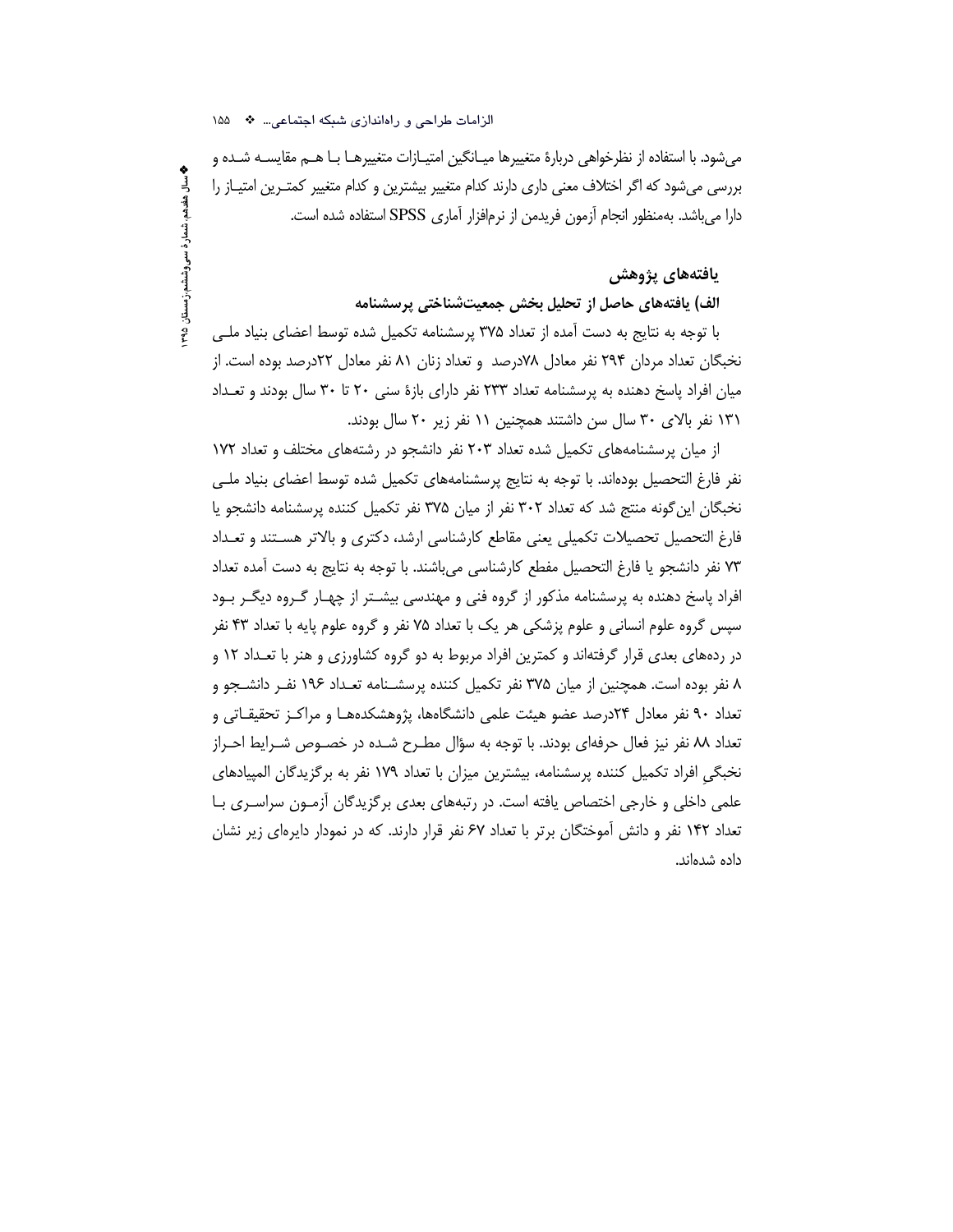❖

ٳ

هفدهم، شمارهٔ سی و ششم، زمستان ۹۵



تصوير ١. شرايط احراز نخبگي

ب) یافتههای حاصل از بررسی اطلاعات شبکهای افراد

از میان ۳۷۵ پرسشنامه تکمیل شده توسط اعضای بنیاد ملی نخبگان تعداد ۲۸۸ نفر در شبکههای اجتماعی داخلی و خارجی عضو هستند که این نشان دهنده میزان بالای آشنایی افـراد بـا شـبکههـای اجتماعی و کارکردهای آنها است که این امر میتواند اعتبار پاسخهای جمعآوری شده را بالا بب رد زیـرا یاسخ<هندگان به پرسشنامه با اطلاعاتی که درباره این شبکهها دارنـد مـی تواننـد بـا دیـد کامـل تـری سؤالات را پاسخ دهند. با توجه به سوال مطرح شده در خصوص دلایل عدم عضــویت در شــبکههــای اجتماعی , ٨٧ نفری که عضو شبکههای اجتماعی نبودند به سؤال دلایل عدم عضویت پاسخ دادند ک در این میان بیشتر افراد اعلام کردند که به دلیل اینکه وقت کافی برای فعالیت در شبکههای اجتمـاعی ندارند عضو این شبکهها نیستند سپس این افراد اظهار داشتند کـه در مـورد حفـظ حـریم خصوصـی و مالکیت معنوی بر افکار و ایدههایشان عضو این شبکهها نمی شوند از جمله دیگر دلایل عدم عضـویت این افراد اظهار داشتند که فعالیت در این شبکهها هدر دادن زمان است یا ترجیح میدهند از کانال هـای شخصی تری با دیگران ارتباط برقرار کنند.

نتایج حاصل از پرسشنامههای تکمیل شده به این موضوع اشاره داشتند که تعداد ۲۱۰ نفر در شبکه اجتماعی لینکداین ِ` که شبکه اجتماعی حرفهای و شغلی است و تعـداد ۱۹۰ نفـر در شـبکه

1. LikedIn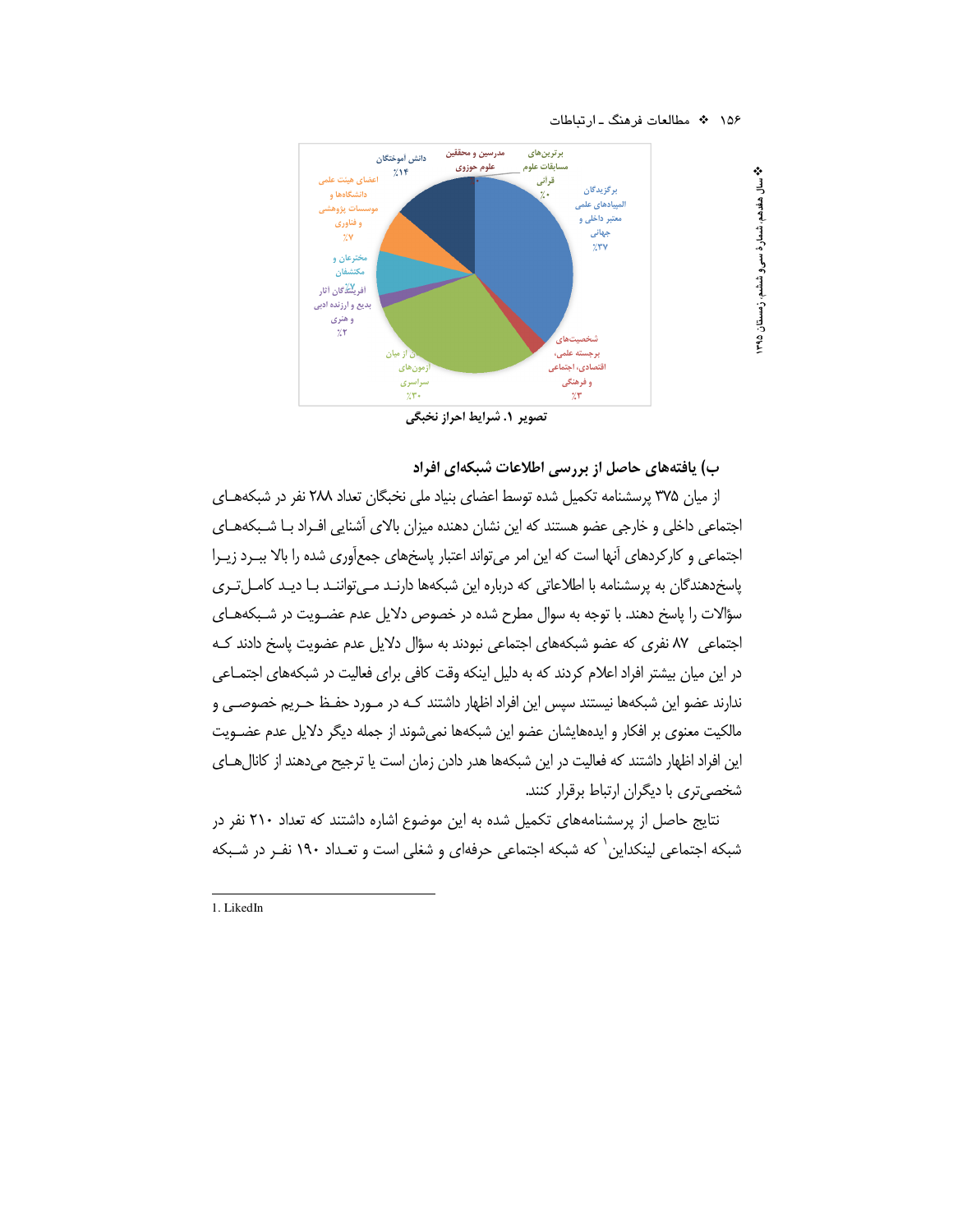الزامات طراحی و راهاندازی شبکه اجتماعی... \* ١۵٧

اجتماعی فیس بوک<sup>٬</sup> و تعـداد ۱۴۷ نفـر در گوگـل پـلاس٬ و تعـداد ۱۰۸ نفـر در شـبکه علمـی ریسرچگیت<sup>۳</sup> عضویت دارند. جدول زیر اطلاعات دقیقتری از این موضوع را نشان میدهد. جدول ۳. عضویت نخبگان ایرانی در شبکههای اجتماعی مورد بررسی

| شبکه اجتماعی         | تعداد عضويت             | شبكه اجتماعي           | تعداد<br>عضويت |
|----------------------|-------------------------|------------------------|----------------|
| Researchgate         | $\lambda \cdot \lambda$ | انجمن                  | $\mathsf{v}$   |
| <b>Iamresaercher</b> |                         | كلوب                   | ۱٢             |
| LinkedIn             | $\mathsf{y}\cdot$       | شمس                    |                |
| Academia             | ۳۶                      | فيس نما                | $\bullet$      |
| Google+              | $\gamma$                | دنبالر                 |                |
| Facebook             | ۱۹۰                     | شبکه کتابخوانان حرفهای |                |
| <b>Twitter</b>       | ۵١                      | تبيان                  |                |
|                      |                         |                        |                |

نتایج پژوهش نشان میدهند که عمدهترین دلیـل عضـویت افـراد در شـبکههـای اجتمـاعی برقراری ارتباط با سایر افراد است (۲۹ درصد) که نشان دهندهٔ خاصیت تعاملی بودن شبکههای اجتماعی است. پس از این عامل تفریح و سرگرمی بـا ۱۹درصـد کسـب اطـلاع از فعالیـتهـای سایرین با ۱۸درصد در رتبههای بعدی قرار دارند. همچنین تبادل نظر و دریافت بازخور از سایرین با ۱۵درصد در انتهای جدول قرار دارد.

بهمنظور سنجش اشكالات و ايرادات شبكههاى اجتماعى داخلي و اينكه چـه مسـائلي وجـود دارد که افراد علاقهٔ چندانی به عضویت در این شبکهها ندارنـد سـؤالی طراحـی شـده اسـت کـه بازگوکننده این مشکلات می باشد. با توجه به نتایج به دست آمـده از تحلیـل پرسـشiنامـههـای تکمیل شده داشتن امکانات محدود از مهمترین ایرادات این شبکهها برشمرده شده است. در رتبه بعدی اعتماد به پایین بودن امنیت فنی و نشر اطلاعات از دیگر مشکلات مهم ایـن شـبکههـا خوانده شده است و در رتبه سوم و چهارم به ترتیب نداشتن جذابیت بصری و ناپایداری فنی ایـن شبكهها از دیگر مشكلات این شبكهها است.

Facebook

**پ** سال هفدهم، شمار هٔ سی وششیم،ز مستان ۱۳۹۵

Google+

 $3$ . Researchgate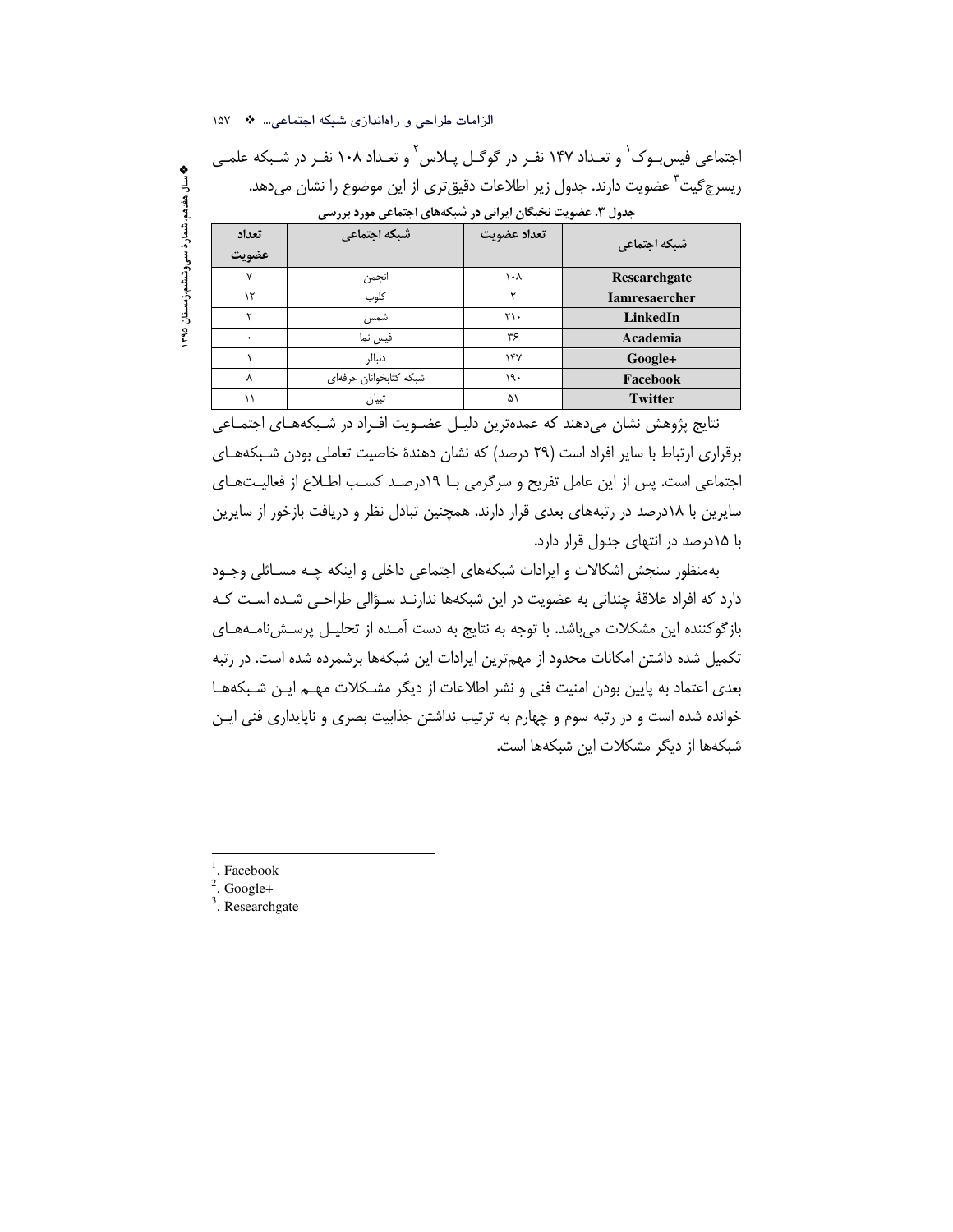

تصویر ۲. دلایل عدم استقبال از شبکههای اجتماعی داخلی

# ج) یافتههای حاصل از بررسی ویژگیهای شبکه اجتماعی نخبگان ایرانی

با توجه به نتايج حاصل از تحليل پرسشiامه مهمترين ويژگيهاي لازم براي شبكه اجتماعي نخبگان ايران عبارتند از:

| در صد      | فراواني | ويژگىھا                                                    |
|------------|---------|------------------------------------------------------------|
| ۱۳٪        | ۲۸۶     | تعامل با ساير اعضاء                                        |
| 7/17       | ٢٧٣     | برقراری ارتباط نخبگان با یکدیگر و نخبگان با دستگاههای      |
|            |         | حاکمیتی و بالعکس                                           |
| ジハ         | ۲۵۱     | به اشتراک گذاری دانش، ایدهها، افکار بدیع و نتایج تحقیقات و |
|            |         | فعالیتهای علمی                                             |
| $\gamma$ . | ٢٣.     | یادگیری، آموزش و ارتقا مهارت و تخصصها                      |
| %،         | ۱۹۶     | تولید محتوا و به اشتراک گذاری دانش و اطلاعات               |
| %،         | ۱۹۴     | شکل گیری خرده اجتماعات تخصصی                               |
| ٪۸         | ۱۹۳     | تشکیل پایگاههای اطلاعاتی و دانشی منسجم و یکپارچه           |
| ٪۸         | ۱۹۳     | كسب اطلاع از أخرين رويدادها و وقايع                        |
| ٪۷         | ١٧٠     | توسعه و گسترش دانش، تخصص، فرهنگ و مهارتهای                 |
|            |         | كاربردى ميان نخبگان                                        |
| ۶؉         | ۱۴۷     | وجود سیستم پرسش و پاسخ کارأمد متناسب با علایق و            |
|            |         | تخصص نخبگان                                                |
| ۶؉         | ۱۳۸     | امكان ساخت پروفايل كاربري                                  |

جدول ۴. مهم ترین ویژگیهای شبکه اجتماعی نخبگان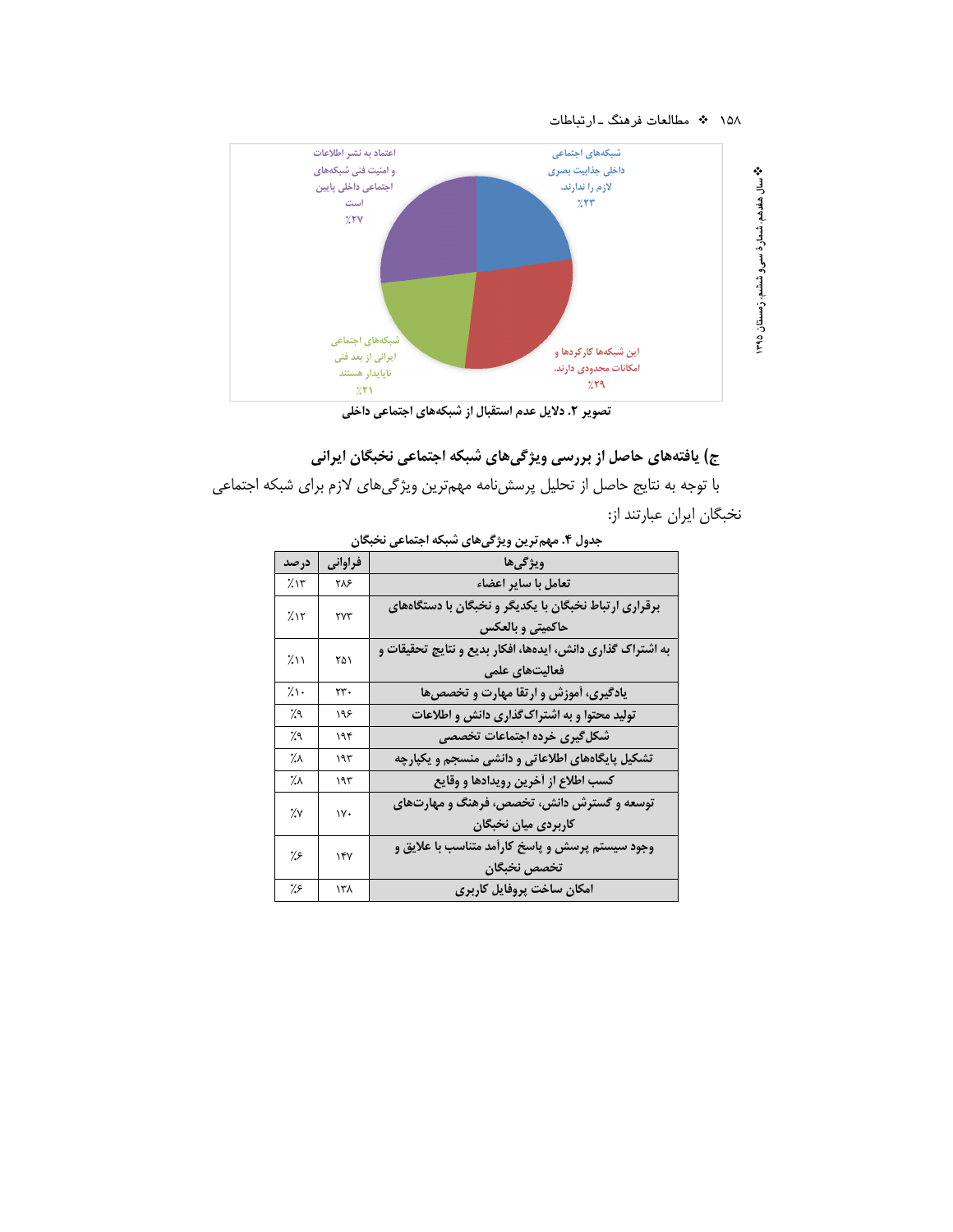**په سال هغدهم، شمارهٔ سی وششم،زمستان ۹۵** 

در جدول شماره ۵، فراوانی برانگیزانندههای اصلی برای عضویت در شبکه اجتماعی نخبگــان ارائه شده است. همانطور که نشان داده شده است بیشترین فراوانی مربوط بـه تعامـل بـا سـایر اعضای بنیاد ملی نخبگان است که نشان از اهمیت بالای تعاملی بودن این شبکه دارد همچنین یادگیری، آموزش و ارتقاء مهارتها و تخصصها با فراوانی ۲۳۰ نشان از ایـن موضـوع دارد کـه شبکه اجتماعی نخبگان میبایست شبکهای علمی باشد. همچنین از دیگر نکانی کـه بـه علمـی بودن این شبکه اشاره دارد تولید محتوا و به اشتراک گذاری دانش و اطلاعات است کـه از جملـه انگیزانندههای مهم برای عضویت نخبگان و اعضای بنیـاد در ایـن شـبکه مـیباشـد. همچنـین مسئولیت اجتماعی نیز عامل مهم دیگری برای عضویت میباشد. مسـئولیت اجتمـاعی نشــان از تعهدی دارد که اعضـای بنیـاد بـرای حـل مسـائل کـلان کشـوری و برطـرف نمـودن موانـع و چالش های پیشرو بر سر راه تولید علم بر عهده دارد.

| فراواني | برانگیزانندههای اصلی                         |
|---------|----------------------------------------------|
| ۲۳۸     | تعامل با سایر اعضاء                          |
| ۲۳.     | یادگیری، آموزش و ارتقا مهارت و تخصصها        |
| ۱۹۶     | تولید محتوا و به اشتراک گذاری دانش و اطلاعات |
| ٧٢      | مسئوليت اجتماعي                              |
| ۴۹      | شهرت و اعتبار                                |
| ۴۸      | ارضای حس کنجکاوی                             |
| ٣٧      | تفریح و سرگرمی                               |

جدول ۵. فراوانی برانگیزانندههای اصلی برای عضویت در شبکه اجتماعی نخبگان



تصویر ۴. برانگیزانندههای اصلی عضویت در شبکههای اجتماعی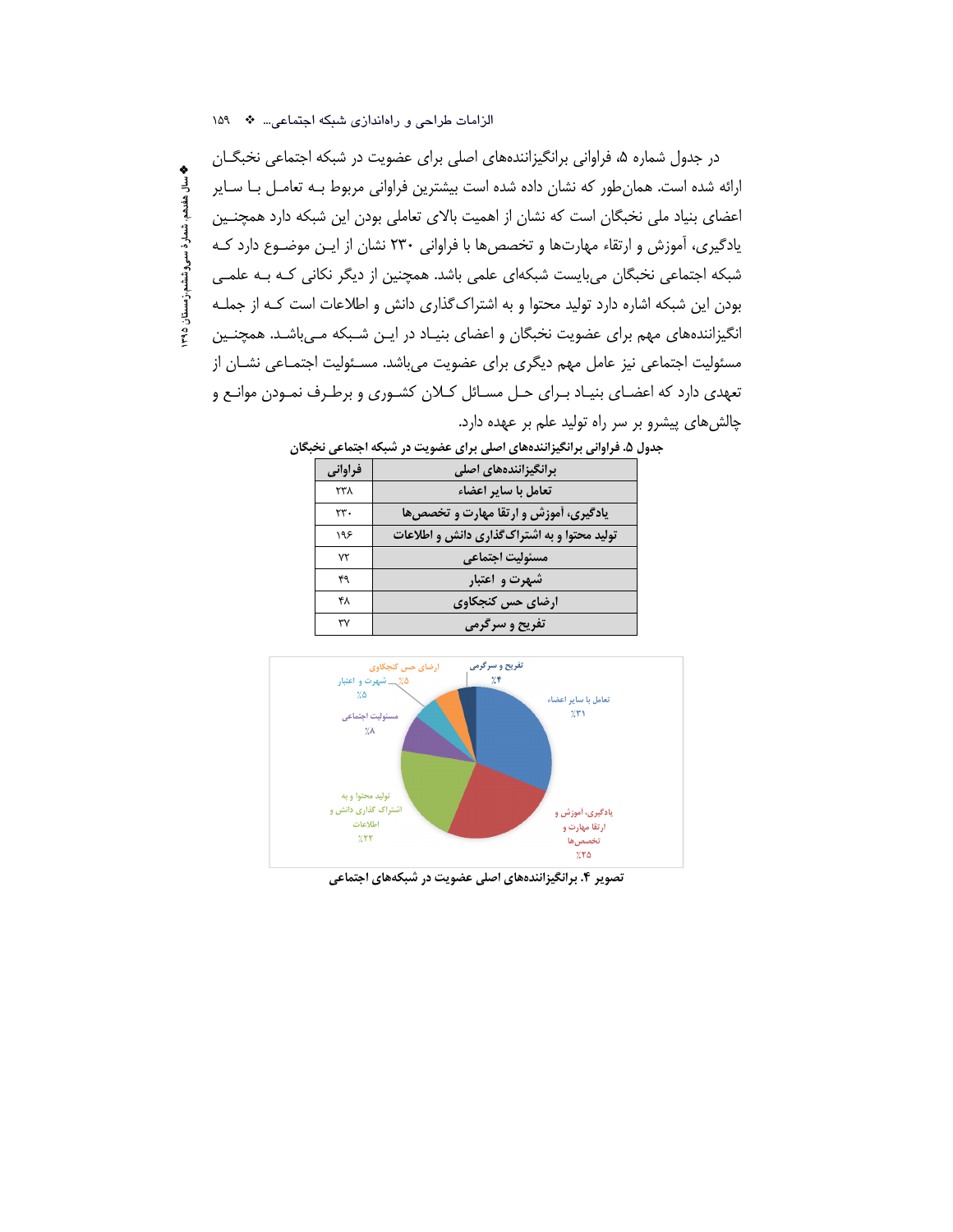د) یافتههای حاصل از بررسی چالشها و کارکردهای شبکه اجتماعی نخبگان ایرانی بهمنظور بررسی و شناسایی چالش های احتمالی که بـر سـر راه سـاخت و راهانـدازی شـبکه اجتماعی نخبگان وجود دارد سؤالی در پرسشنامه طراحی شده است که تحلیل نتـایج پــن ســؤال نشان می دهد که ضعف فرهنگی در ارتباط با کارگروهی و همکاری هـای علمـی و پژوهشـی بـا ۱۹درصد و عدم طراحی مناسب و نبود جذابیت نوآورانه در شبکه با ۱۸درصد از جمله مهــمتـرین چالش ها شناخته شدهاند. ضعف فرهنگی در ارتباط با گفتوگو، نقد و تحلیل با ۱۷درصـد در رتبـه بعدی قرار می گیرد. نمودار دایرهای زیر فراوانی هر یک از چالش ها را نشان داده است. ۴۹۵



تصویر۴. چالش های پیشرو شبکه اجتماعی نخبگان ایرانی

در بخش مربوط به کارکردهای شبکه اجتماعی نخبگــان ایرانــی درجــه اهمیــت هــر یــک از ویژگیها با استفاده از طیف لیکرت مورد سنجش قـرار گرفتـه اسـت. بنـابراین، بـرای تحلیـل و اولويتبندي مهمترين ويژگيها از أزمون فريدمن استفاده شده است. أزمون فريدمن براي تجزيه واریانس دو طرفه (برای دادههای غیر پارامتری) به روش رتبهبندی به کـار مـیرود و نیـز بـرای مقایسه میانگین رتبهبندی گروههای مختلف کاربرد دارد.

| N                 | ۳۷۵     |
|-------------------|---------|
| <b>Chi-Square</b> | 978/978 |
| df                | ۱۶      |
| Asymp. Sig.       | .000    |
| أزمون فريدمن      |         |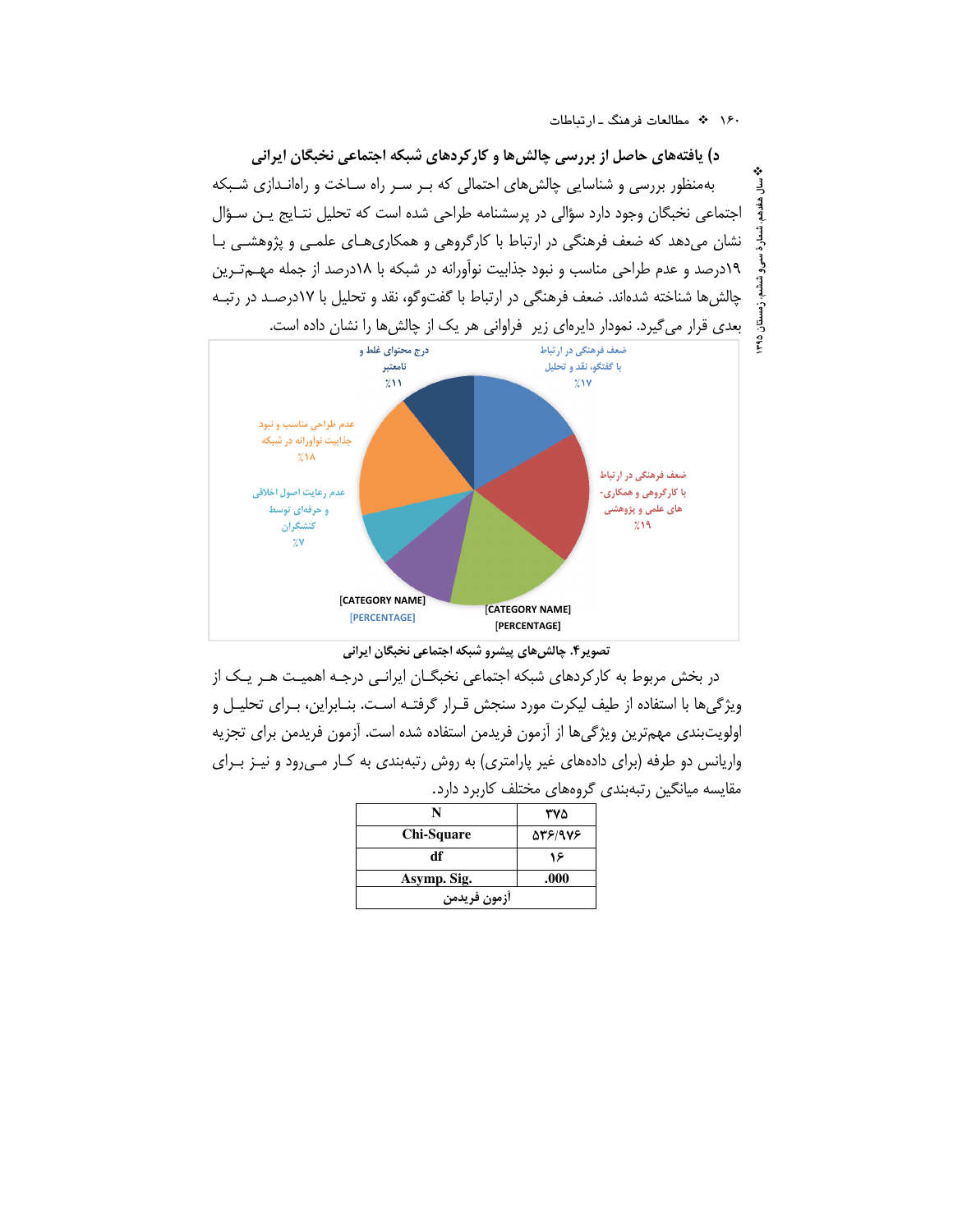جدول شماره ۵ با استفاده از انجام آزمون فریدمن با نرم افزار SPSS حاصل شده است. تعداد حجم نمونه ۳۷۵ نفر و آماره کـاي دو ۵۳۶/۹۷۶ و درجـه آزادي ۱۶ اسـت. سـطح پـويش آمـاره آزمون از ۵درصد کمتر میباشد به همین دلیل فرض تساوی اولویت متغییرها از میـان مـیرود و بدین صورت عدم تساوی اولویت ویژگیها را میتوان نتیجه گرفت. جدول زیر میانگین رتبـههـا برای هر ویژگی را نشان داده است. ستون اول این جـدول رتبـه ویژگـی، سـتون دوم ویژگـی و ستون سوم ميانگين رتبهها است.

**په سال هغدهم، شمار ۀ سی وششم،زمستان ۱۳۹۵** 

| جدول۶. نتايج أزمون فريدمن |                                                      |              |  |  |  |  |  |
|---------------------------|------------------------------------------------------|--------------|--|--|--|--|--|
| ميانگين رتبهها            | ويژگى                                                | رتبه         |  |  |  |  |  |
| 11/٣۶                     | موتور جستوجوي پيشرفته ـ جستوجوي افراد،               | ١            |  |  |  |  |  |
|                           | موسسات، تحقيقات، سوالات و مشاغل                      |              |  |  |  |  |  |
| ۱۱/۲۳                     | كتابخانهٔ ديجيتال                                    | ۲            |  |  |  |  |  |
| ۱۰/۶۵                     | اجتماعات تخصصي                                       | ٣            |  |  |  |  |  |
| $4/\lambda\lambda$        | سيستم پيشنهاددهي هوشمند – افراد مرتبط، تحقيقات       | ۴            |  |  |  |  |  |
|                           | مرتبط، مشاغل مرتبط و …                               |              |  |  |  |  |  |
| ۹/۸۱                      | دانشنامه                                             | ۵            |  |  |  |  |  |
| ۹/۶۱                      | أموزش مجازي                                          | ۶            |  |  |  |  |  |
| 9/۲۲                      | امکان درج نظر در خصوص محتواهای تولید شده توسط        | ٧            |  |  |  |  |  |
|                           | ساير اعضاء ــ چندوجهي بودن ارتباطات                  |              |  |  |  |  |  |
|                           | جمع سپاري به معناي سپردن وظايف به افراد از طريق      |              |  |  |  |  |  |
| $\lambda/\Delta$ 9        | فراخوان عمومي بهمنظور حل مسئله و انباشت دانش و       | ۸            |  |  |  |  |  |
|                           | تخصص                                                 |              |  |  |  |  |  |
| $\lambda/\Delta\lambda$   | سیستم پرسش و پاسخ                                    | ٩            |  |  |  |  |  |
| ۸/۵۷                      | پروفایل شخصی با جزئیات تکمیلی دربارهٔ فرد            | $\mathbf{L}$ |  |  |  |  |  |
| λ/۴۷                      | تقويم رويدادها                                       | ١١           |  |  |  |  |  |
| ۸/۴۲                      | پیامرسانی خصوصی                                      | ۱۲           |  |  |  |  |  |
| ۸/۳۸                      | هشدارها                                              | ١٣           |  |  |  |  |  |
| ۸/۲۸                      | خبرنامه                                              | ۱۴           |  |  |  |  |  |
|                           | شفافيت شبكه ــ همهٔ كاربران بتوانند كنش6ها، تعاملات، |              |  |  |  |  |  |
| $\lambda/\Upsilon$ .      | پستها و کلیهٔ رخدادهای موجود در شبکه را مشاهده       | ۱۵           |  |  |  |  |  |
|                           |                                                      |              |  |  |  |  |  |
| Y/YY                      | تالارهای گفتوگو -فرومها                              | ۱۶           |  |  |  |  |  |
| 5/01                      | سیستم امتیازدهی به فعالیتهای نخبگان ــ فعالیتهای     | ۱۷           |  |  |  |  |  |
|                           | شبکه ای – حرفهای و فعالیتهای علمی                    |              |  |  |  |  |  |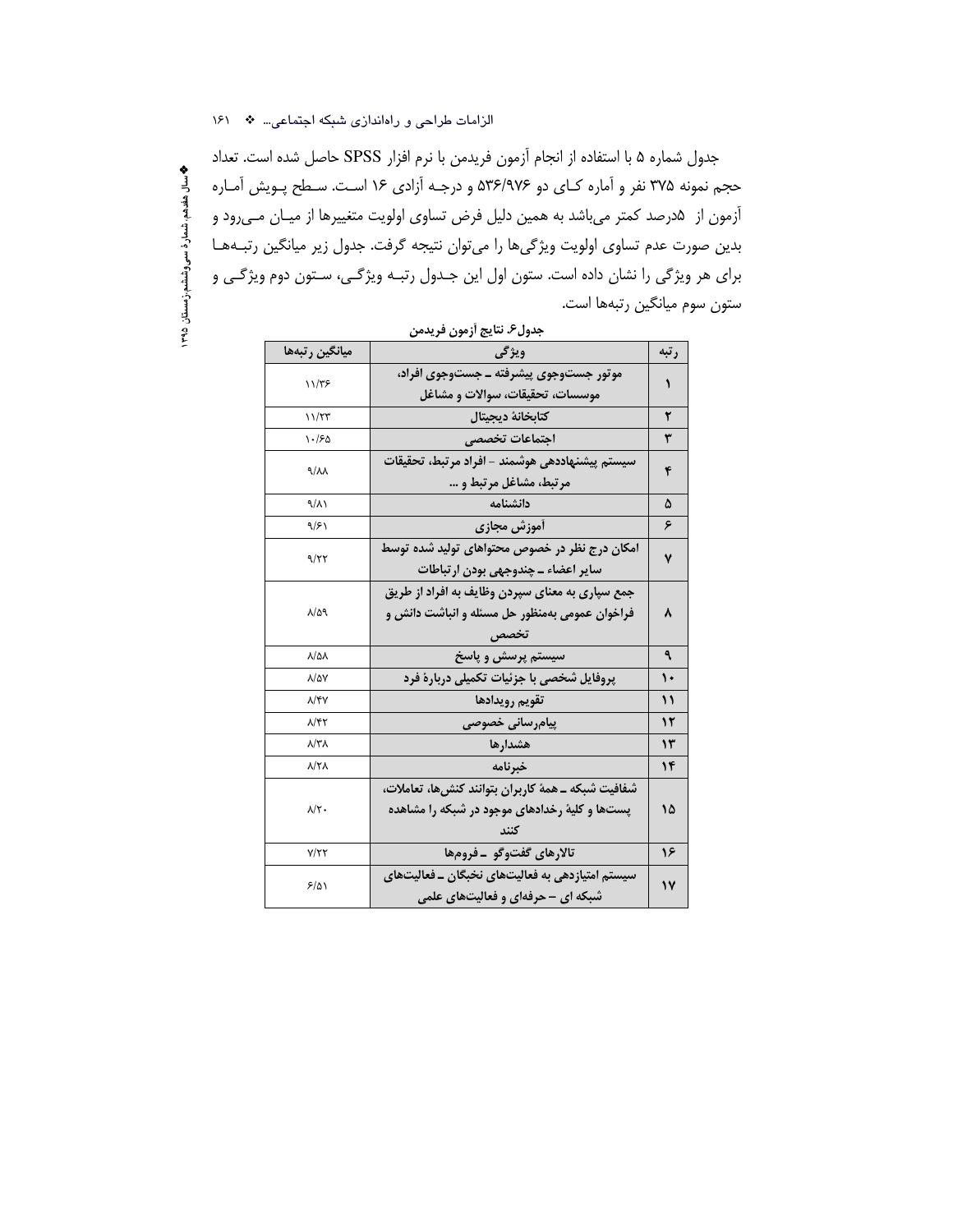با توجه به نتایج به دست آمده موتور جستوجوی پیشرفته \_\_ جســتوجـوی افـراد، مؤسســههـا، تحقیقات، سؤالات و مشاغل در رتبه نخست قرار گرفت این نشان دهنده این امـر اسـت کـه اعضـای بنیاد در یی این هستند که بتوانند دیگر اعضای بنیاد در رشته، تخصص یا علاقهمندهای مشابه بیابنـد، رتبه دوم به كتابخانهٔ ديجيتال اختصاص يافته است اين امر حاكي از آن است كه اعضاى بنيـاد علاقــه دارند تا شبکه اجتماعی نخبگان علمی باشد و دارای کتابخانهای قوی در تمـامی گروهـا و رشـتههـای تحصیلی باشد. در رتبه سوم اجتماعات تخصصی قرار دارند این امر نشان دهنده این موضوع اسـت کـه اعضای بنیاد علاقه دارند تا در زیرگروههای تخصصی که منطبـق بـا رشـته، تحصـیلات، تخصـص و مهارت آنها است عضو شوند تا هم بتوانند نتايج تحقيقات و دستاوردهايشان را با افراد مشــابه در ميــان بگذارند و هم بتوانند با افرادی که دارای تخصص و علاقه مشترک هستند تعامل کنند. در رتبه چهـارم سیستم پیشنهاددهی هوشمند ـ افراد مرتبط، تحقیقات مرتبط، مشاغل مرتبط و … قرار دارد کـه نشــان از علاقهٔ افراد برای یافتن مطالب مورد نظرشان میباشد و در رتبه پنجم دانشنامه قرار دارد که بــاز هــم به علمی بودن شبکه اشاره دارد و اینکه افراد خواهان آن هستند تا مطالبی را که در پی آنها مـیباشـند را در این شبکه پیدا نمایند. آموزش مجازی، امکان درج نظر در خصوص محتواهای تولید شـده توسـط سایر اعضاء ــ چندوجهی بودن ارتباطات، جمع سپاری به معنــای ســپردن وظــایف بــه افــراد از طریــق فراخوان عمومی به منظور حل مسئله و انباشت دانش و تخصص، سیسـتم پرسـش و پاسـخ، پروفایـل شخصی با جزئیات تکمیلی دربارهٔ فرد، تقـویم رویـدادها، پیـامرسـانی خصوصـی، هشـدارها، خبرنامـه، شفافیت شبکه ــ همهٔ کاربران بتوانند کنش۵ها، تعاملات، پستها و کلیهٔ رخدادهای موجـود در شـبکه را مشاهده کنند، تالارهای گفتوگو و سیستم امتیازدهی به فعالیتهای نخبگان \_فعالیتهـای شـبکهای ـ حرفهای و فعالیتهای علمی به ترتیب رتبه ششم تا هفدهم را دارا می باشند.

در پاسخ به سؤال مؤلفههای مرتبط به انسجام و پایداری شبکه و مطابق نتایج به دست آمده، دو مؤلفه «ارائه و انتشار آخرین و معتبرترین منابع علمی اعــم از مقــالات، کتـب، پایــانiامــهـا، طرحهای پژوهشی در حال انجام یا خاتمه یافته، ژورنالها، وبسایتها و نخبگان» و «اعلام نیـاز پروژههای پژوهشی و حرفهای از سوی نهادها و صنایع» به ترتیب با تعـداد ۱۳۹و ۱۳۶ مـورد در طیف بسیار مهم، از درجه اهمیت بالایی برخوردار است.

مطابق نتیجه به دست آمده از انجام آزمون فریدمن، به دلیـل اینکــه ســطح معنــاداری کلیــه متغیرها کمتر از ۵درصد است، بنابراین فرض یکسان بودن اولویت گزینهها در انسجام و پایداری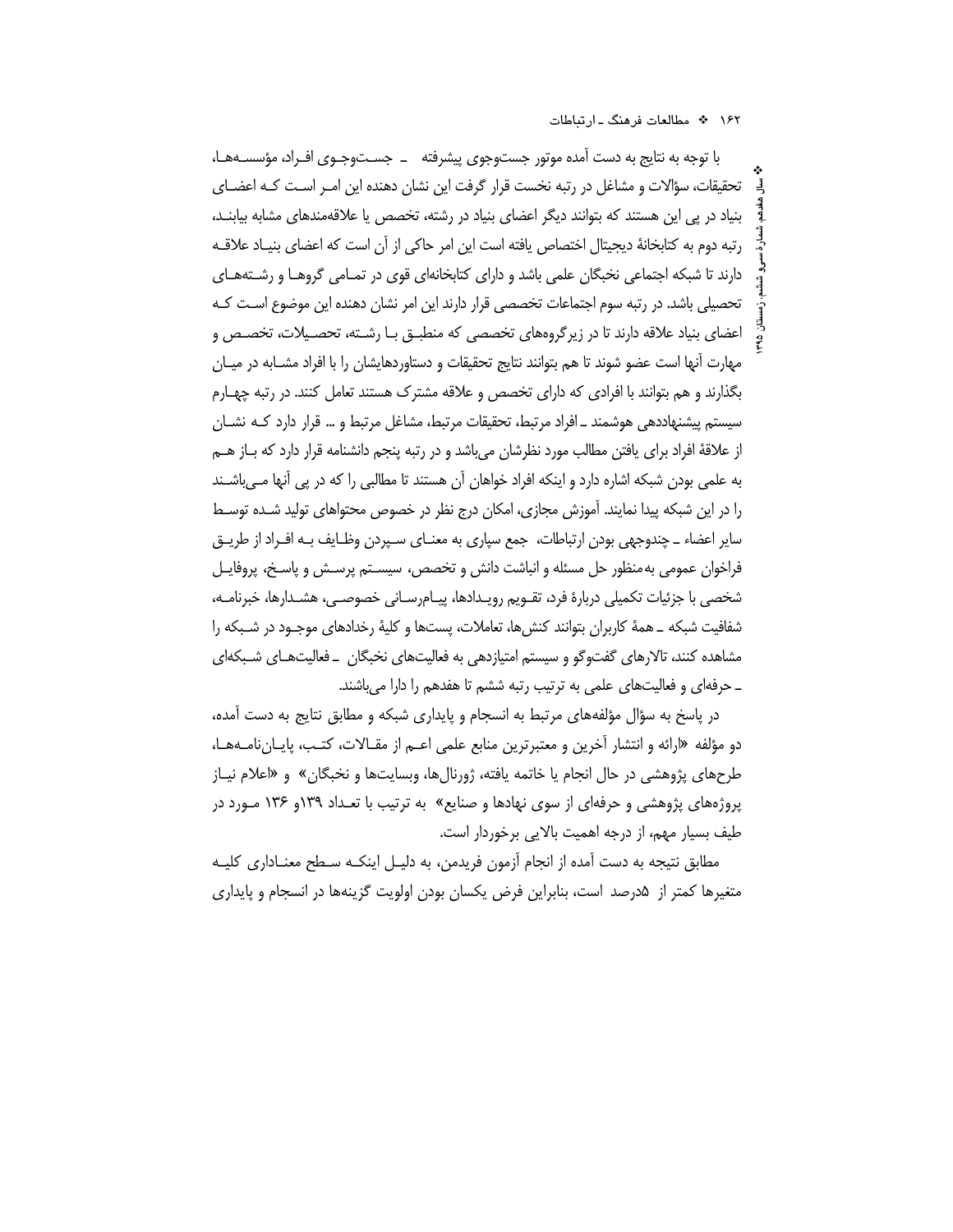شبكه پذيرفته نمي شود و مطابق اولويتبندي صورت گرفته از طريق اين آزمون، مؤلفـه «ارائـه و انتشار أخرین و معتبرترین منابع علمی اعم از مقالات، کتب، پایاننامهها، طرحهـای پژوهشـی در حال انجام يا خاتمه يافته، ژورنالها، وبسايتها» بهدليل دارا بودن كمترين مقدار ميانگين رتبهها، اهمیت بیشتری را درمورد سایر مؤلفهها دارا است. مطابق نتایج حاصل از آزمون فریدمن می توان مؤلفههای مرتبط با انسجام و پایداری شبکه را به صورت زیر اولویتبندی نمود.

جدول ۷. نتایج آزمون فریدمن در ارتباط با انسجام و پایداری شبکه

|              | ۳۷۵    |
|--------------|--------|
| Chi-Square   | 531972 |
| df           | ۱۲     |
| Asymp. Sig.  | .000   |
| آزمون فريدمن |        |

همان طور که مشاهده می شود، با توجه به مقدار سطح معناداری که برابر با ۰/۰۰ به دست آمـده ـــ که مقداری کوچک تر از مقدار ۰/۰۵ است ــ فرض صفر آماری در سطح معنــاداری ۹۵درصـد مــردود و فرض یک پذیرفته می شود. با این وصف، اولویتها و رتبههای عوامل مورد تأیید قرار می گیرد. جـدول شماره ۸ نتایج رتبهبندی عوامل مؤثر بر انسجام و پایداری شبکه را نشان میدهد.

|  |  |  |  |  | جدول۸. رتبهبندی مؤلفههای انسجام و پایداری شبکه با اَزمون فریدمن |
|--|--|--|--|--|-----------------------------------------------------------------|
|--|--|--|--|--|-----------------------------------------------------------------|

| نتايج أزمون<br>فريدمن       | مؤلفهها                                                                                                                                          | رتبه |
|-----------------------------|--------------------------------------------------------------------------------------------------------------------------------------------------|------|
| $\lambda$ /۶۹               | ارائه و انتشار أخرين و معتبرترين منابع علمي اعم از مقالات،<br>کتب، پایاننامهها، طرحهای پژوهشی در حال انجام یا خاتمه<br>يافته، ژورنالها، وبسايتها |      |
| $Y/\Delta$                  | اعلام نیاز پروژههای پژوهشی و حرفهای از سوی نهادها و صنایع                                                                                        | ۲    |
| ۷/۴۵                        | ارائه خدمات أموزش مجازى                                                                                                                          | ٣    |
| ۴/۲۸                        | اطلاعرسانی در ارتباط با رخدادهای علمی، کنفرانسها و …<br>معرفی تواناییهای علمی و فنی اعضا و ایجاد شرایطی جهت<br>همکاری و تعامل اعضا               |      |
| $\mathfrak{r}/\mathfrak{r}$ | امکانات جستوجوی مختلف و پیشرفته برای ذینفعان و<br>مخاطبان                                                                                        | Λ    |

**په سال هغدهم، شمار ۀ سی وششم،ز مستان ۱۳۹۵**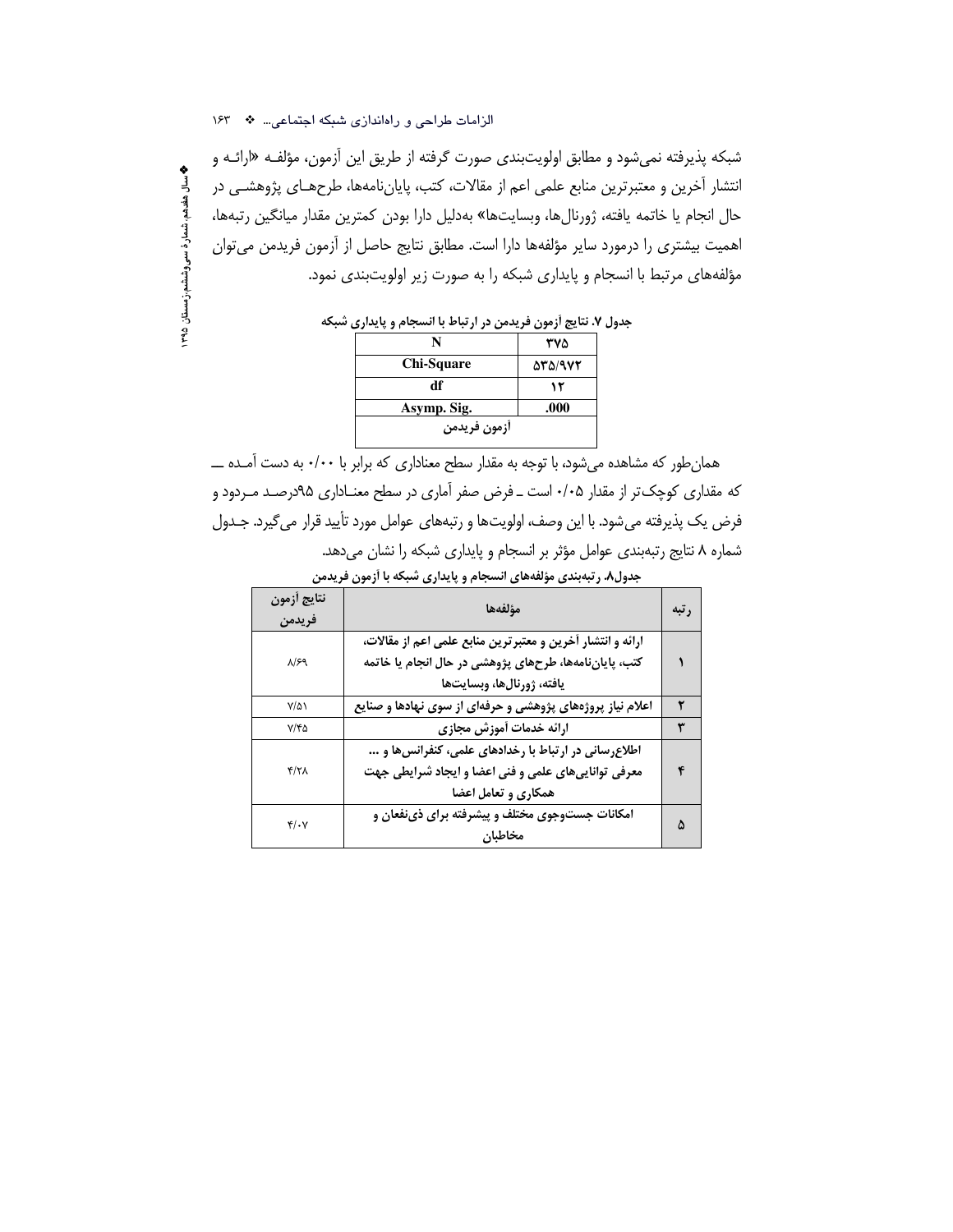ᆿ

ه) نتایچ حاصل از جداول توافقی بهمنظور تحلیل عمیقتر نتایج حاصل شده مبادرت به تشکیل ماتریسهای توافقی گردید. در اینجا تلاش شده است تا با تحلیل نتایج پرسشنامههای تکمیل شده بررسی شود که کدام یک از ویژگیها برای افراد با مدرک تحصیلی کارشناسی یا تحصیلات تکمیلی دارای اهمیت بیشتری است و همچنین جدول توافقی دیگری طراحی شده است که میزان ویژگیهای برشـمرده شـده توسط هر یک از گروههای نخبگی نشان داده شود. این جداول نشان دهنـده ویژگـیهـای مهـم برای شبکه اجتماعی نخبگان است برای مثال اگر ویژگیای برای گروه تحصیلات تکمیلی مهـم برشمرده شده است می¤وان این ویژگی را بهعنوان مهم¤رین ویژگی شـبکه برشـمرد زیـرا اکثـر اعضای بنیاد دارای مدرک تحصیلی کارشناسی ارشد، دکتری و بالاتر هستند. جداول ۸ و ۹ نتایج حاصل از تشکیل جداول توافقی را نشان میدهد.

| امکان ساخت پروفایل کاربری و تکمیل اطلاعات<br>آضافی | امکان مشاهده واضح و به موقع فعالیتهای سایر<br>اعضای شبکه | وجود سيستم هوشمند ييشنهاددهي | وجود مكانيزم منسجمي جهت ارزيابي فعاليت هاي<br>نخبگانی و شبکهای | امکان دریافت بازخور از سایر اعضای شبکه | كسب اطلاع از أخرين رويدادها و وقايع | وجود سيستم پرسش و پاسخ کارأمد | شکل گیری خرده اجتماعات تخصصی | برقراری ارتباط نخبگان با یکدیگر | ایجاد پایگاههای اطلاعاتی و دانشی منسجم و<br>يكيارچه | توسعه و<br>گسترش دانش، تخصص، فرهنگ و<br>مهار تنطای کاربردی | به اثستراک گذاری دانش، ایدهها، افکار بدیع |                           |
|----------------------------------------------------|----------------------------------------------------------|------------------------------|----------------------------------------------------------------|----------------------------------------|-------------------------------------|-------------------------------|------------------------------|---------------------------------|-----------------------------------------------------|------------------------------------------------------------|-------------------------------------------|---------------------------|
| ۲۵                                                 | ۱۵                                                       | ۱۶                           | $\gamma$                                                       | ۱۵                                     | ۴۳                                  | ۲۵                            | ۴۱                           | ۵۸                              | ۲۸                                                  | ٣۵                                                         | ۵۳                                        | كارشناسى                  |
| 117                                                | ٧٨                                                       | ۹۴                           | ۴۸                                                             | ٨۵                                     | ۱۵۰                                 | 157                           | ۱۵۳                          | ۲۱۵                             | ۱۴۵                                                 | ۱۳۵                                                        | ۱۹۸                                       | تحصیلات<br>تکمیل <i>ی</i> |

جدول ۹. جداول توافقی مدرک تحصیلی و ویژگیهای شبکه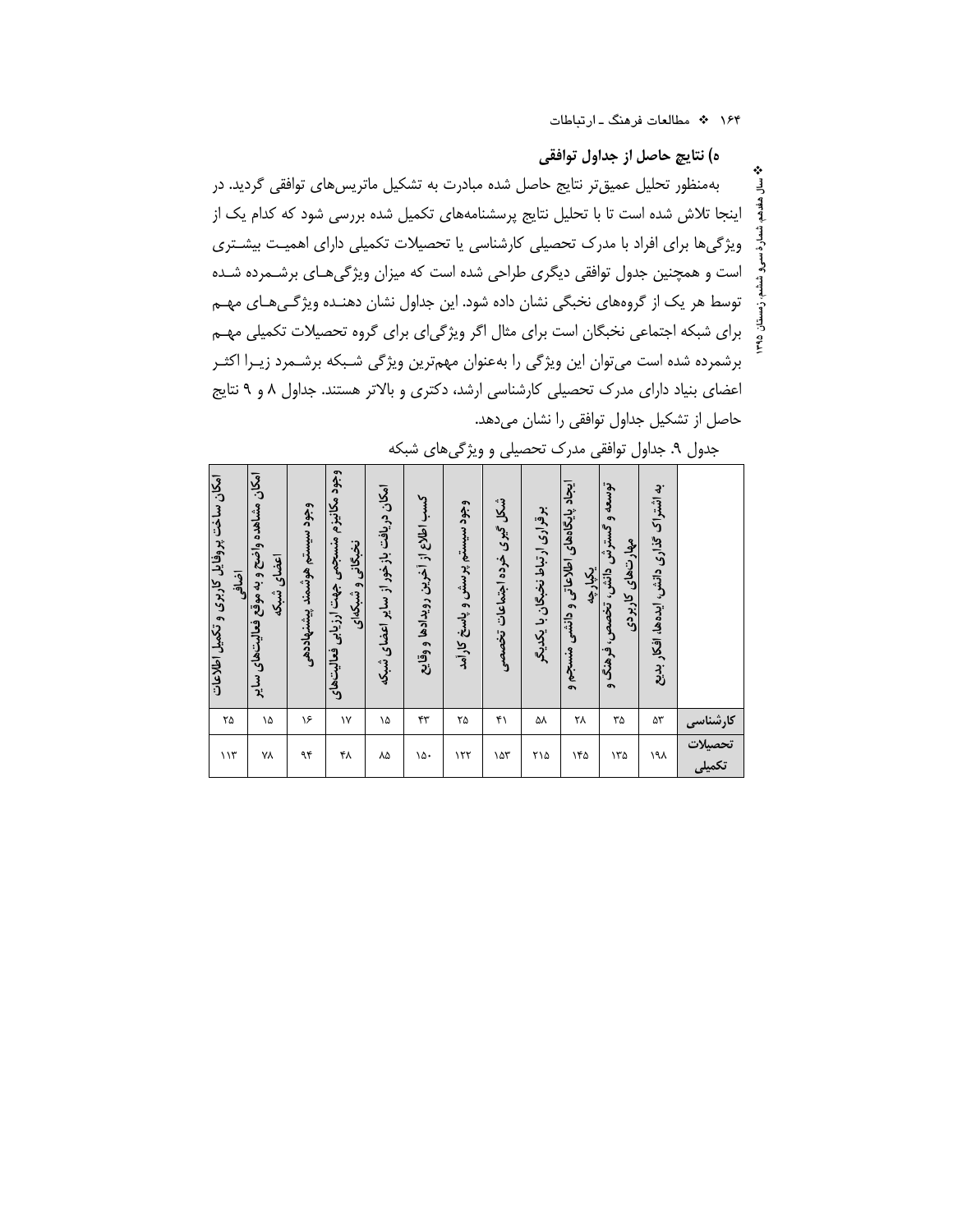|                                                                | برگزیدگان المپیادهای علمی<br>معتبر داخلی و جهانی | شخصیتهای برجسته علمی،<br>اقتصادی، اجتماعی و فرهنگی | برگزیدگان از میان اُزمونهائ<br>سراسری |
|----------------------------------------------------------------|--------------------------------------------------|----------------------------------------------------|---------------------------------------|
| به اشتراک گذاری دانش، ایدهها، افکار بدیع                       | $\sqrt{}$                                        | ۶                                                  | ٩۹                                    |
| توسعه و گسترش دانش، تخصص، فرهنگ و مهارت-<br>های کاربردی م      | ۸١                                               | ۴                                                  | ۶۹                                    |
| ایجاد پایگاههای اطلاعاتی و دانشی منسجم و یکپارچه               | ٩.                                               | ۵                                                  | ٧٨                                    |
| برقراری ارتباط نخبگان با یکدیگر                                | ۱۲۸                                              | ٧                                                  | $\mathcal{N}$                         |
| شکل گیری خرده اجتماعات تخصصی                                   | ۹١                                               | ۴                                                  | ٧٩                                    |
| وجود سیستم پرسش و پاسخ کارأمد متناسب با علایق و<br>تخصص نخبكان | ۶۹                                               | ۵                                                  | ۵۶                                    |
| كسب اطلاع از آخرين رويدادها و وقايع                            | ٩.                                               | ٧                                                  | ٧٨                                    |
| امکان دریافت بازخور از سایر اعضای شبکه                         | ۵٧                                               | ٣                                                  | ٣٨                                    |
| وجود مكانيزم منسجمي جهت ارزيابي فعاليت هاي<br>نخبگانی و شبکهای | ۲۶                                               | ٣                                                  | $\uparrow$                            |
| وجود سيستم هوشمند پيشنهاددهي                                   | ۶۴                                               | ۴                                                  | ۴۱                                    |
| امکان مشاهده واضح و به موقع فعالیت های سایر<br>اعضای شبکه      | ۵۶                                               | ۳                                                  | ٣٢                                    |
| امكان ساخت پروفايل كاربرى و تكميل اطلاعات اضافى                | ۶۵                                               | ۶                                                  | ۵۳                                    |
|                                                                |                                                  |                                                    |                                       |

# جدول ۱۰. جدول توافقی شرایط احراز نخبگی و ویژگیهای شبکه

الزامات طراحی و راهاندازی شبکه اجتماعی… \* ١۶۵

**په سال هفدهم، شمار هٔ سی وششم،ز مستان ۱۳۹۵**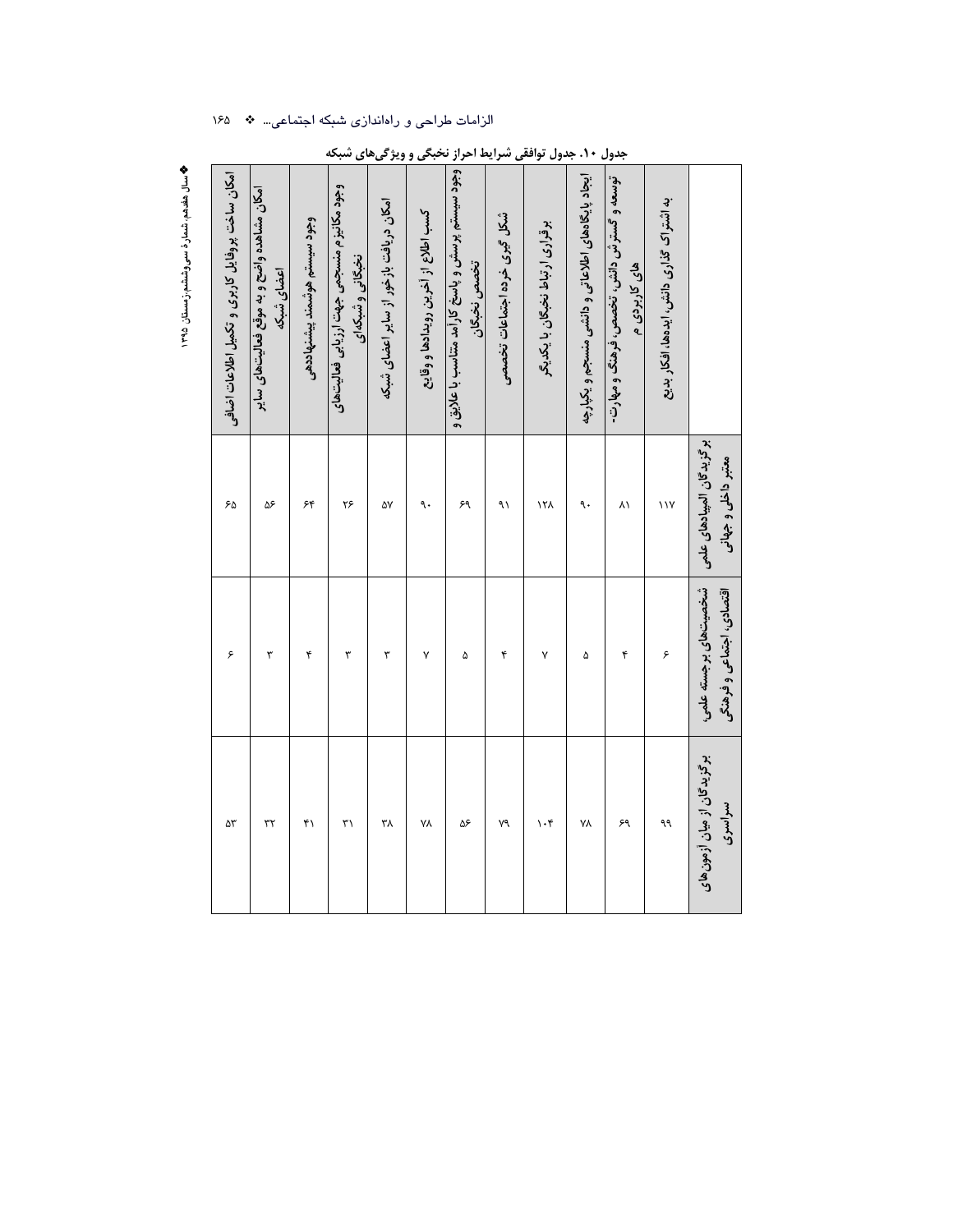| امكان ساخت پروفايل كاربرى و تكميل اطلاعات اضافى | امکان مشاهده واضح و به موقع فعالیت های سایر<br>اعضای شبکه | وجود سيستم هوشمند پيشنهاددهي | وجود مكانيزم منسجمي جهت ارزيابي فعاليت هاي<br>نخبگانی و شبکهای | امکان دریافت بازخور از سایر اعضای شبکه | كسب اطلاع از آخرين رويدادها و وقايع | <b>وجود سیستم پرسش و پاسخ کارآمد متناسب با علایق و</b><br>تخصص نخبگان | شکل گیری خرده اجتماعات تخصصی | برقراری ارتباط نخبگان با یکدیگر | ایجاد پایگاههای اطلاعاتی و دانشی منسجم و یکپارچه | توسعه و گسترش دانش، تخصص، فرهنگ و مهارت-<br>های کاربردی م | به اشتراک گذاری دانش، ایدهها، افکار بدیع |                                                       | <b>م؟</b> سال هفدهم، شمارهٔ سی9 ششم، زمستان ۱۳۹۵ |
|-------------------------------------------------|-----------------------------------------------------------|------------------------------|----------------------------------------------------------------|----------------------------------------|-------------------------------------|-----------------------------------------------------------------------|------------------------------|---------------------------------|--------------------------------------------------|-----------------------------------------------------------|------------------------------------------|-------------------------------------------------------|--------------------------------------------------|
| ۵                                               |                                                           |                              | $\backslash$                                                   |                                        | $\epsilon$                          | ۵                                                                     | ٧                            | ۶                               | ۶                                                | ٣                                                         | ٣                                        | آفرینندگان آثار بدیع و<br>ارزنده ادبی و هنری          |                                                  |
| $\mathcal{N}$                                   | ٩                                                         | ١.                           | ٧                                                              | ٩                                      | $\mathsf{N}$                        | $\mathcal{N}$                                                         | ١٨                           | ۲۸                              | ۱٧                                               | ۱۵                                                        | ۲۷                                       | مخترعان و مكتشفان                                     |                                                  |
| $\mathsf{N}$                                    | ۶                                                         | ۶                            | ۶                                                              | ۶                                      | ۱۶                                  | ۱٧                                                                    | ١٨                           | ۲۶                              | ۱۶                                               | $\mathcal{N}$                                             | ٢٣                                       | اعضاى هيئت علمى دانشگاهها و موسسات<br>پژوهشي و فناوري |                                                  |

ادامهٔ جدول ۱۱. جدول توافقی شرایط احراز نخبگی و ویژگیهای شبکه

۱۶۶ \* مطالعات فرهنگ ـ ارتباطات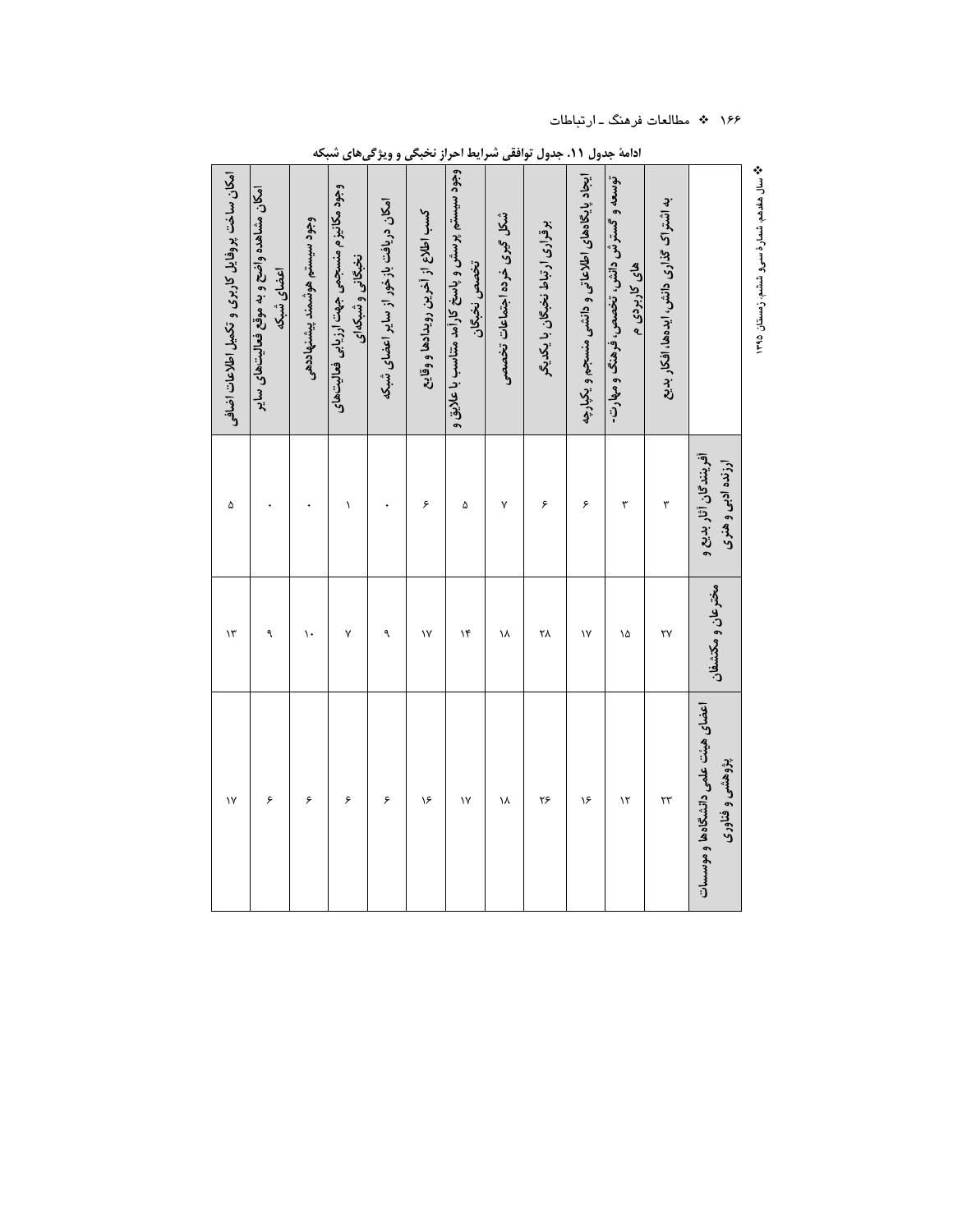|  |  |  |  |  | الزامات طراحی و راهاندازی شبکه اجتماعی… * ١۶٧ |  |
|--|--|--|--|--|-----------------------------------------------|--|
|--|--|--|--|--|-----------------------------------------------|--|

| امکان ساخت پروفایل کاربری و تکمیل اطلاعات اضافی | امکان مشاهده واضح و به موقع فعالیت های سایر<br>اعضای شبکه | وجود سيستم هوشمند پيشنهاددهي | وجود مكانيزم منسجمي جهت ارزيابي فعاليت هاي<br>نخبگانی و شبکهای | امکان دریافت بازخور از سایر اعضای شبکه | كسب اطلاع از آخرين رويدادها و وقايع | وجود سيستم پرسش و پاسخ کارأمد متناسب با علايق و<br>تخصص نخبگان | شکل گیری خرده اجتماعات تخصصی | برقراری ارتباط نخبگان با یکدیگر | ایجاد پایگاههای اطلاعاتی و دانشی منسجم و یکپارچه | توسعه و گسترش دانش، تخصص، فرهنگ و مهارت-<br>های کاربردی م | به اثستراک گذاری دانش، ایدهها، افکار بدیع |                               |
|-------------------------------------------------|-----------------------------------------------------------|------------------------------|----------------------------------------------------------------|----------------------------------------|-------------------------------------|----------------------------------------------------------------|------------------------------|---------------------------------|--------------------------------------------------|-----------------------------------------------------------|-------------------------------------------|-------------------------------|
| ١٩                                              | ۱۵                                                        | ١٩                           | ٧                                                              | ١٨                                     | ٣۴                                  | $\mathbf{r}$                                                   | ٣٧                           | ۴۵                              | ٣۴                                               | ٣٢                                                        | ۴۰                                        | دانش أموختگان برتر            |
|                                                 |                                                           |                              |                                                                |                                        |                                     |                                                                |                              |                                 |                                                  |                                                           |                                           | مدرسين و محققين علوم حوزوى    |
|                                                 |                                                           |                              |                                                                |                                        |                                     |                                                                |                              |                                 |                                                  |                                                           |                                           | برترین های مسابقات علوم قرأنی |

|  | <b>ادامهٔ جدول ۱۲. جدول توافقی شرایط احراز نخبگی و ویژگیهای شبکه</b> |  |  |  |
|--|----------------------------------------------------------------------|--|--|--|
|--|----------------------------------------------------------------------|--|--|--|

**په سال هغده**م، شمار هٔ سی وششم،ز مستان ۱۳۹۵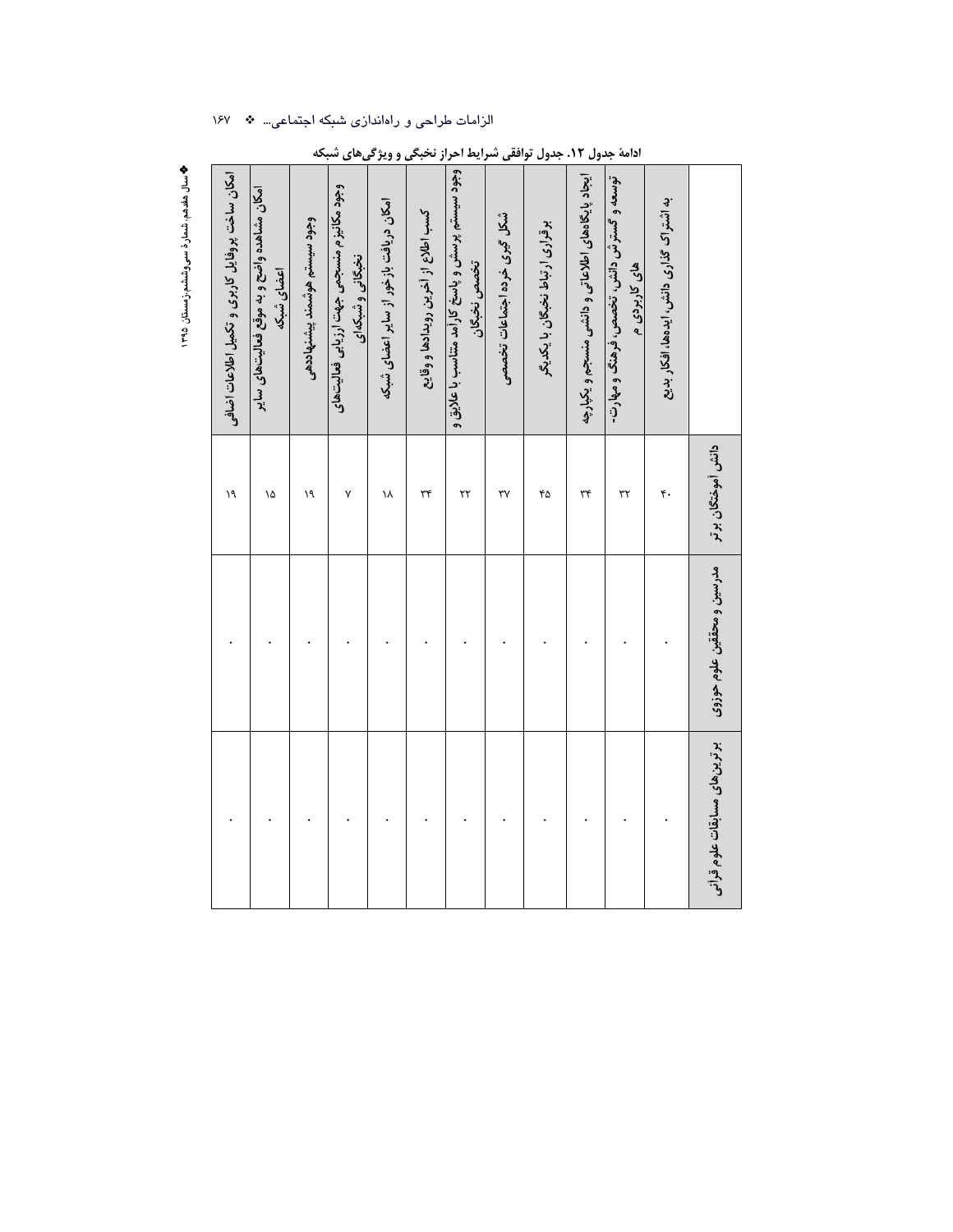همان طور که در جدول ۸ نشان داده شده است اکثر نخبگان بـا مـدرک کارشناسـی، ویژگـی «برقراری ارتباط نخبگان با یکدیگر و نخبگان بـا دسـتگاههـای حـاکمیتی و بـالعکس» را مهـم برشمرهاند همچنین «به اشتراک گذاری دانش، ایدهها، افکار بدیع و نتایج تحقیقات و فعالیتهـای علمي» و«كسب اطلاع از آخرين رويدادها و وقايع» از ديگر ويژگيهاي مهم اين شـبكه از ديـد افراد با مدرک کارشناسی است.

از دید افراد با مدرک تحصیلی کارشناسی ارشد، دکتری و بالاتر «برقراری ارتباط نخبگــان بــا یکدیگر و نخبگان با دستگاههای حاکمیتی و بالعکس» ، «به اشتراک گذاری دانش، ایدهها، افکار بدیع و نتایج تحقیقات و فعالیتهای علمی»، «شکل گیری خرده اجتماعات تخصصبی» از جملـه مهمترین ویژگیهای شبکه اجتماعی نخبگان است.

با توجه به نتایج جدول ۹ برگزیدگان المپیادهای علمـی معتبـر داخلـی و جهـانی «برقـراری ارتباط نخبگان با يكديگر»، «به اشتراک گذاري دانش، ايدهها، افكـار بـديع»، «كسـب اطـلاع از آخرین رویدادها و وقایع»، «تشکیل پایگـاههـای اطلاعـاتی و دانشـی منسـجم و یکپارچـه» را مهمترین ویژگی شبکه برشمردهاند. همچنین شخصیتهای برجسته علمی، اقتصادی، اجتماعی و فرهنگی «برقراری ارتباط نخبگان با یکدیگر» و «کسب اطلاع از آخـرین رویـدادها و وقـایع» را مهمترین ویژگی شبکه برشمردهاند. برگزیدگان از میان آزمونهای سراسـری «برقـراری ارتبـاط نخبگان با یکدیگر» و «به اشتراکگذاری دانش، ایـدههـا، افکـار بـدیع» بـه عنـوان مهـمتـرین ویژگیهای شبکه برشمردهاند. اعضای هیئت علمی دانشگاهها و مؤسسههای پژوهشی و فنـاوری «برقراری ارتباط نخبگان با یکدیگر» و «به اشتراک گذاری دانش، ایدهها، افکـار بـدیع» را مهـم دانستەاند.

### يحث و نتيجه گيري

در این پژوهش بهمنظور شناسایی الزامات ساخت شبکه اجتماعی تخصصـی بـرای نخبگــان ایرانی طراحی شده است. در این پژوهش تلاش شده است تا مبتنی بر مطالعات نظری و مصاحبه با متخصصان و خبرگان سیاستگذار مهمترین اولویـتـهـا و اهـداف شـبکه اجتمـاعی نخبگــان شناسایی و سپس هر یک از این عوامل رتبهبندی گردند. نتایج پژوهش نشان دادند که ارتبـاط و تعامل با سایر نخبگان کشور و همچنین وجود پایگاه اطلاعاتی منسجمی برای دسترسی به دانش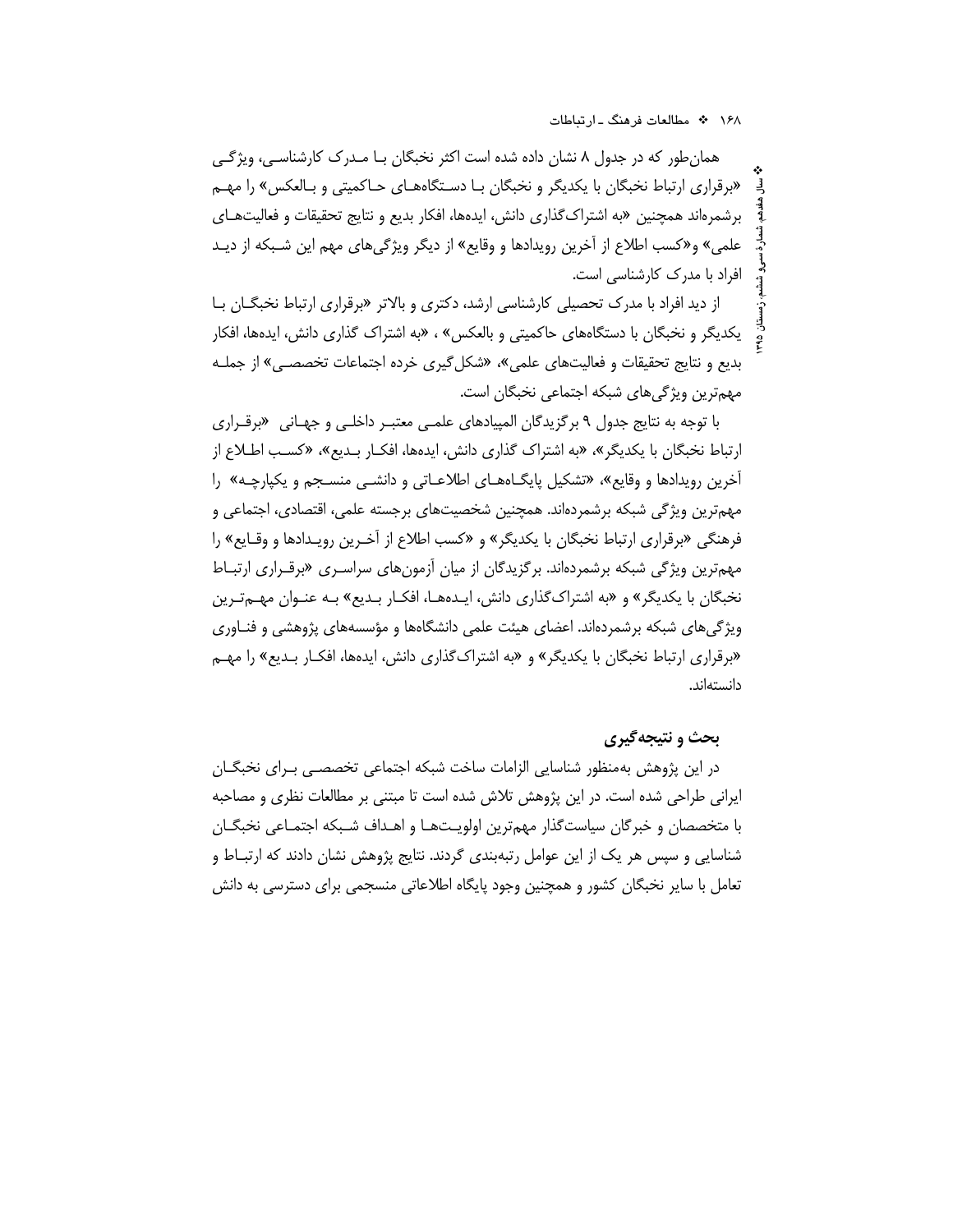دارای بالاترین فراوانی برای طراحی یک شبکه اجتماعی هستند. از سویی دیگر مهمترین دلایـل عضویت افراد (برانگیزانندهها) در شـبکه اجتمـاعی نخبگـان ایــران یــادگیری، آمــوزش و ارتقــاء مهارتها و تخصصها و همچنین تولید محتوا و به اشتراک گذاری دانش و اطلاعات بوده است.

نتایج حاصل از این پژوهش نشان میدهند که «برقراری ارتباط نخبگان بـا یکـدیگر»، «بـه اشتراك گذاري دانش، ايدههـا، افكـار بـديع»، «كسـب اطـلاع از آخـرين رويـدادها و وقـايع» از مهمترین ویژگیهایی است که تعـداد بسـیاری از افـراد تکمیـل کننـده پرسشـنامه بـدان اشـاره داشتهاند. این بدین مفهوم است که تعامل مهمترین عنصر شکلدهنده به یـک شـبکه اجتمـاعی برای نخبگان ایرانی است. بر این اساس به نظر می سد شـکل(هـی بـه یـک شـبکه اجتمـاعی مجازی برای نخبگان ایرانی مستلزم ایجاد سازوکارهایی بهمنظور تعامل هرچه بیشتر نخبگان بـا یکدیگر است. از سویی دیگر به اشتراکگذاری دانش و ایدهها یکی از اساسی تـرین اجـزای یـک شبکه اجتماعی مجازی شناسایی شده است. وجود این عنصر نشان میدهد که به دلیل نبود یـک پایگاه منسجم علمی و همچنین عدم وجود سازوکاری بـرای پرسـش و پاسـخ میـان رشـتهای و درون حوزهای نخبگان کشور این موضوع را مد نظر قرار دادهاند. با توجه به اینکه ارائـه و انتشــار آخرین دستاوردهای علمی نیز یکی از مهمترین مؤلفههای انسجام و پایداری شبکه شناخته شـده است. وجود این مؤلفه نشان میدهدکه نخبگان ایرانی نه تنها نیازمند تعامل بـا یکـدیگر هسـتند بلکه عناصری نظیر کسب شهرت، کسب اعتبار و شناخته شدن نیـز از نیازهـای أنهـا مـه باشـد. دستیابی به این مؤلفه برای پایداری شبکه اجتماعی نخبگــان ایــران ویژگــیهــای نظیــر صــفحه شخصی در شبکه اجتماعی، وجود مکانیزمی برای اعتبار دهی به نظرات، سـؤالات و پاسـخهـای کنشکران و همچنین مکانیزمی برای رتبهدهی و امتیازدهی به نخبگان را میطلبد.

همان طور که از نتایج پژوهش بر می آید، تعامل و وجود کارکردهایی برای تشکیل بسـترهای لازم بهمنظور تعامل نخبگان با یکدیگر و نخبگان با دستگاههـای اجرایـی و حـاکمیتی کشـور از اهمیت بسیار زیادی برخوردار بوده است. با اعتبار به این نتیجـه و نتـایج حاصـل از مصـاحبه بـا نخبگان، مهمترین و اساسی ترین چالش نخبگان ایرانی، دیـده شـدن و ارتبـاط بـا دسـتگاههـای اجرایی کشور برای درگیر شدن در توسعه و فرایندهای سیاستگذاری و اجرایی کشور است. بـه نظر میرسد بنیاد ملی نخبگان مستلزم طراحـی سـازوکارهایی اسـت کـه از طریـق آن نخبگـان بتوانند بهطور مستمر در فعالیتهای سیاستگذاری، برنامهریزی و اجرایی کشور درگیر شده و بـه

الزامات طراحی و راهاندازی شبکه اجتماعی به ١۶٩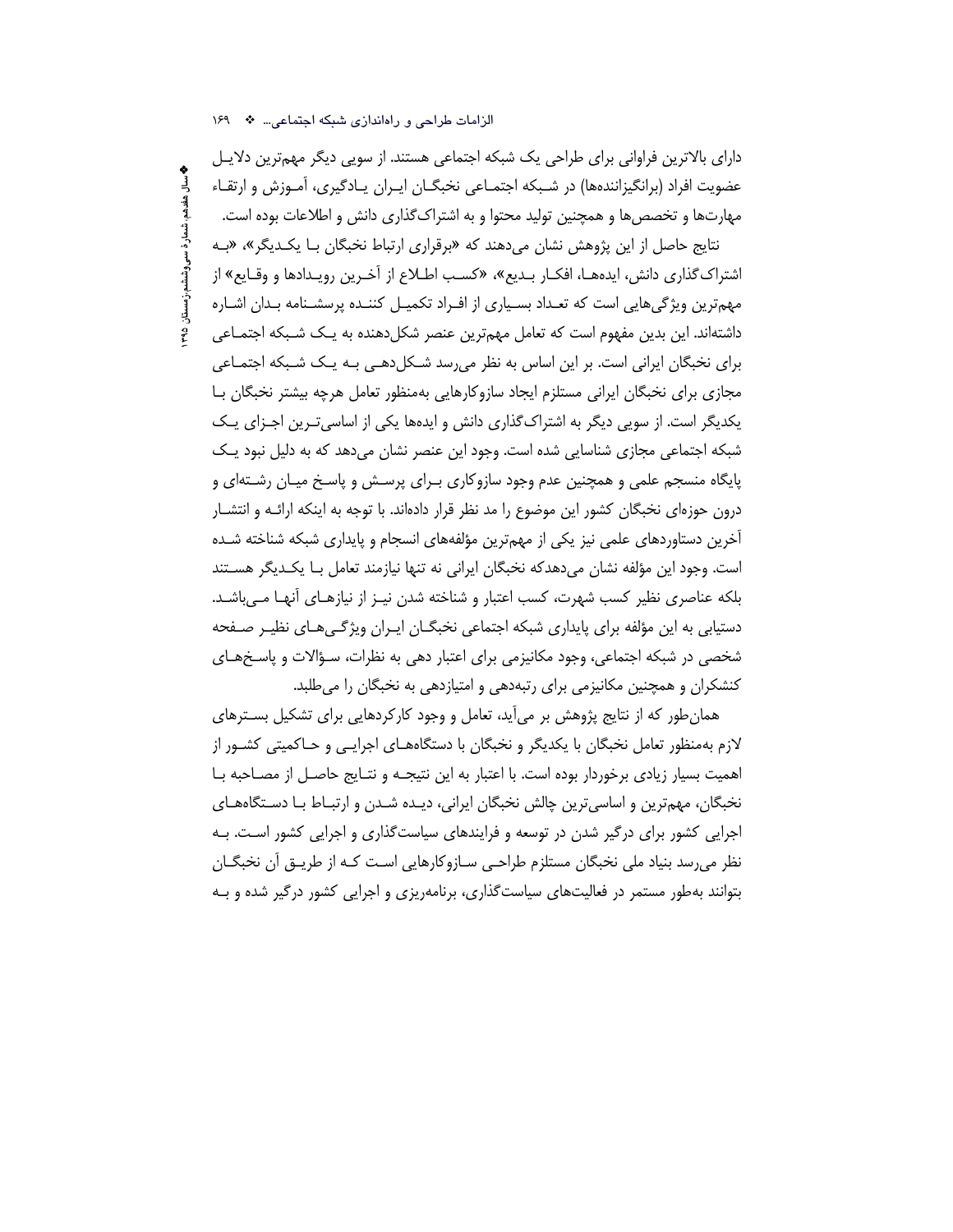بیانی بهتر دیده شوند. از سوئی دیگر، یکی از اساسیترین الزاماتی که نخبگان بـه آن اشـاره کـردهانـد، وجود سازوکاری است که از طریق آن بتواننـد دسـتاوردهای علمـی، پژوهشـی و فنـی خودشـان را بـا یکدیگر به اشتراک گذاشته و بتوانند بهطور مستمر فعالیـتهـای دیگـران را رصـد کننـد. ایـن مسـأله می تواند در بهبود وضعیت نخبگان ایرانی در جستوجوی همکار چه در سطح فعالیتهـای پژوهشـی و چه در سطح فعالیتهای فنی و اجرایی کمک نماید. همان طور که پیش از این نیز اشـاره شـد، کسـب شهرت، شناخته شدن و رقابت مهمترین دلایلی هستند که الزام بـه تشــکیل شـبکهســازی و طراحــی کارکردهایی را برای پاسخ به این نیازها حیاتی می کند. اگرچه بیشتر نخبگان چالش ضعف فرهنگـی در تعامل و انجام کار گروهی را مهمترین چالش پیش روی شبکه نخبگان ایرانی میداننـد، امـا مـی تـوان استدلال نمود که ایجاد بستری اختصاصی و متناسب با نیازهای نخبگان برای تعامـل و ایجـاد ارتبـاط میان آنها، می تواند منجر به کاهش مخاطرات این چالش شود. بررسی های صورت گرفته در خصـوص ویژگیهای اساسی شبکه اجتماعی نخبگان ایرانی با توجه به نظرات آنها نشان میدهد که مهــمتـرین ویژگی مورد نیاز نخبگان ایرانی در خصوص شبکه اجتماعی اختصاصی بـرای نخبگــان، وجــود موتــور جستوجوی قدرتمند برای جستوجوی افراد، انتشارات و دستاوردهای سـایر نخبگـان عضـو شـده در شبكه مي باشد. اين نتيجه ارتباط مستحكمي با مهمترين الزام ساخت شبكه اجتماعي نخبگــان ايرانــي، یعنی وجود بستری مناسب برای تعامل دارد.

نتايج اين پژوهش در مقايسه با ساير تحقيقات صورت گرفته نيز نشان مىدهد كه چالش هاى طرح شده توسط نخبگان ایرانی در خصوص ایجاد یک شبکه اجتماعی منسجم شـباهت زیـادی با سایر دستاوردهای پژوهشی دارد. برای مثال باران و باروز (۲۰۱۴) نشان میدهنـد کـه مسـائل فرهنگی و نحوه تعامل افراد با یکدیگر در شبکههای اجتماعی مهمترین چالش پـیش٫روی ایجـاد یک شبکه منسجم کارا است که این مسأله توسط نخبگان ایرانی نیز به صراحت مورد تأکید قرار گرفته است. بهطور کلی ضروری است تا شبکه اجتماعی نخبگان ایرانی سرویس های تعـاملی بــا امکانات و قابلیتهای مفید و کارا را به همراه داشته باشد. وجود زیرساختهای مختلف که تعامل میان نخبگان با یکدیگر و تعامل نخبگان و دستگاههای اجرایی کشور را امکـانِپـذیر مـیسـازد، مهمترین الزام ساخت این شبکه اجتماعی است. همچنین وجود سیستمهای مدیریت دانش نظیر سیستم پرسش و پاسخ، دانشنامه و کتابخانه از دیگر الزامات شبکه اجتماعی نخبگان ایرانی است. بنابراین، پیشنهاد می شود در طراحی این شبکه، توجه کافی به این ویژگی ها صورت پذیرد.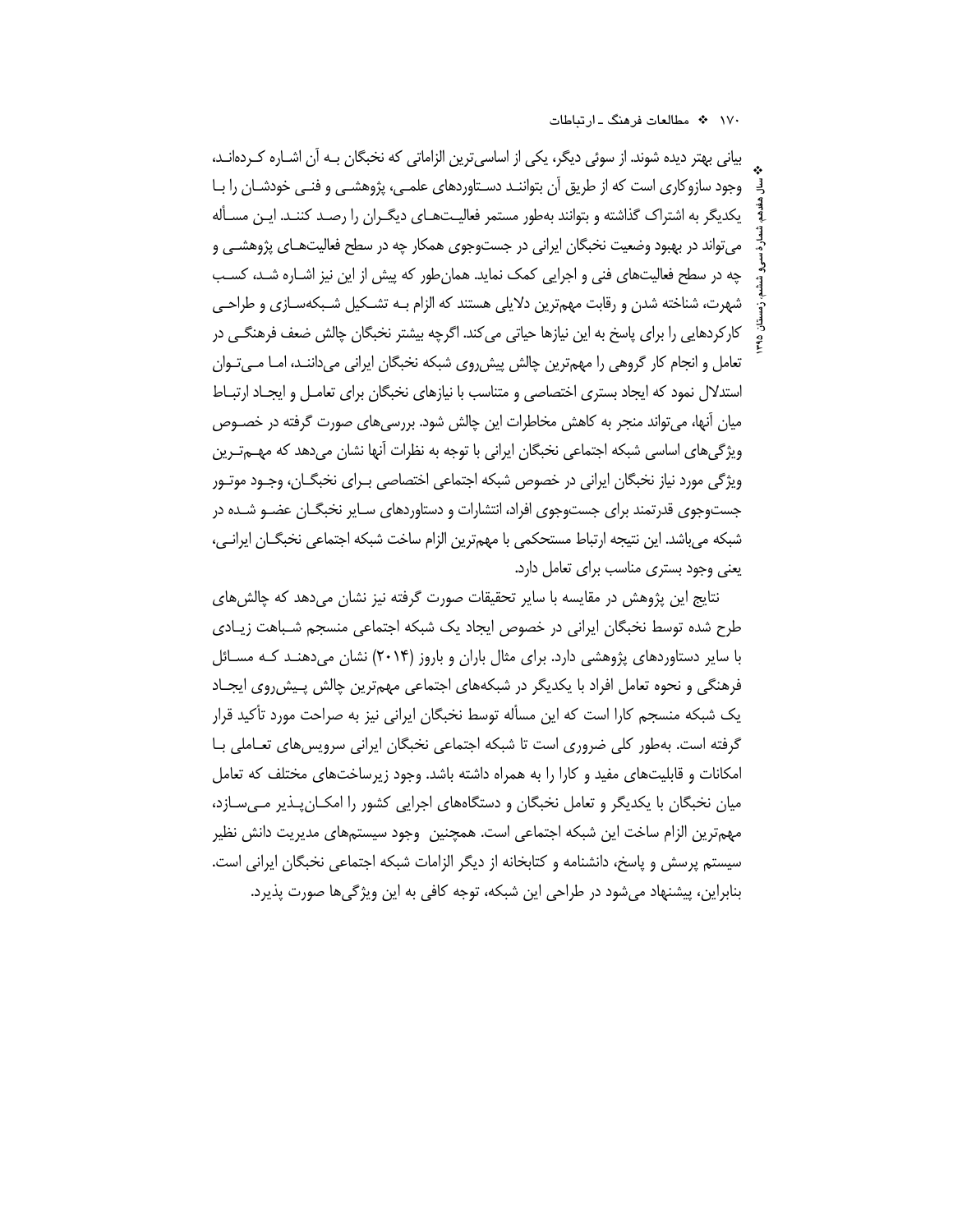**په سال هغدهم، شمار ۀ سی وششم،ز مستان ۹۵** 

با این اعتبار و با توجه به نتایج این پژوهش بهنظر می رسد بهمنظور شکل گیری و ساخت یک شبکه اجتماعی قدرتمند که منجر به تسریع شکل گیری شبکه در اجتماع نخبگــانی کشــور شــود، اقدامهای زیر صورت بگیرند:

۱. به نظر می رسد ساخت شبکه مستلزم گذراندن مراحلـی اسـت کـه اشـاره بـه تشـکیل زیرساختهای نرم و نهادی لازم و ضروری دارد. بنابراین، پیشنهاد مـی.شـود پـیش از سـاخت شبکه اجتماعی نخبگان ایران مطالعات عمیقی در خصوص سیاستهای تشـویقی و مداخلـهای بنیاد نخبگان در ایجاد شبکه میان نخبگان ایـران صـورت پـذیرد کـه در غالـب طـرح تـدوین سیاستهای بنیاد ملی نخبگان در ارتقاء و توسعه شبکهسازی نخبگان قابل بررسی است. ایجـاد شورای سیاستی و تصمیم گیری بهمنظور هدایت فعالیتهـای حرفـهای و تخصصــی و همچنــین تدوین سیاستهای تشویقی بهمنظور ایجاد انگیزه برای فعالیت در شبکه.

٢. تشكيل پايگاه دادهاى منسجم از اطلاعات افراد، كتابها، منابع علمى ضرورى و … براى دسترس پذیر شدن منابع بهصورت آنی و در کوتاهترین زمان ممکن برای کنشگران شبکه.

۳. رایزنی با دستگاههای و نهادهای مرتبط برای فعالیت در شبکه بهمنظور تشکیل بسترهای مناسب برای ارتباط کنشگران این حوزه با صنعت و کسب اطلاع از فرصتهای شغلی.

۴. تکثر نیازهای نخبگان در خوشههای مختلف مورد بررسی کـه اشـاره بـه سیاسـتگذاری منحصر بهفرد برای هر یک از خوشهها و افرادی با ویژگیهای مشخص و همگرا دارد. بـه بیـان دیگر، پیشنهاد می شود که سیاستهای تشویقی برای جذب نخبگان ایرانی برای فعالیت در شبکه اجتماعی نخبگان ایرانی بر اساس ویژگی های هر دسته از نخبگان (شرایط احراز نخبگی) متفاوت بوده و سیاستهای متفاوتی بر هر دسته طراحی و پیادهسازی گردند.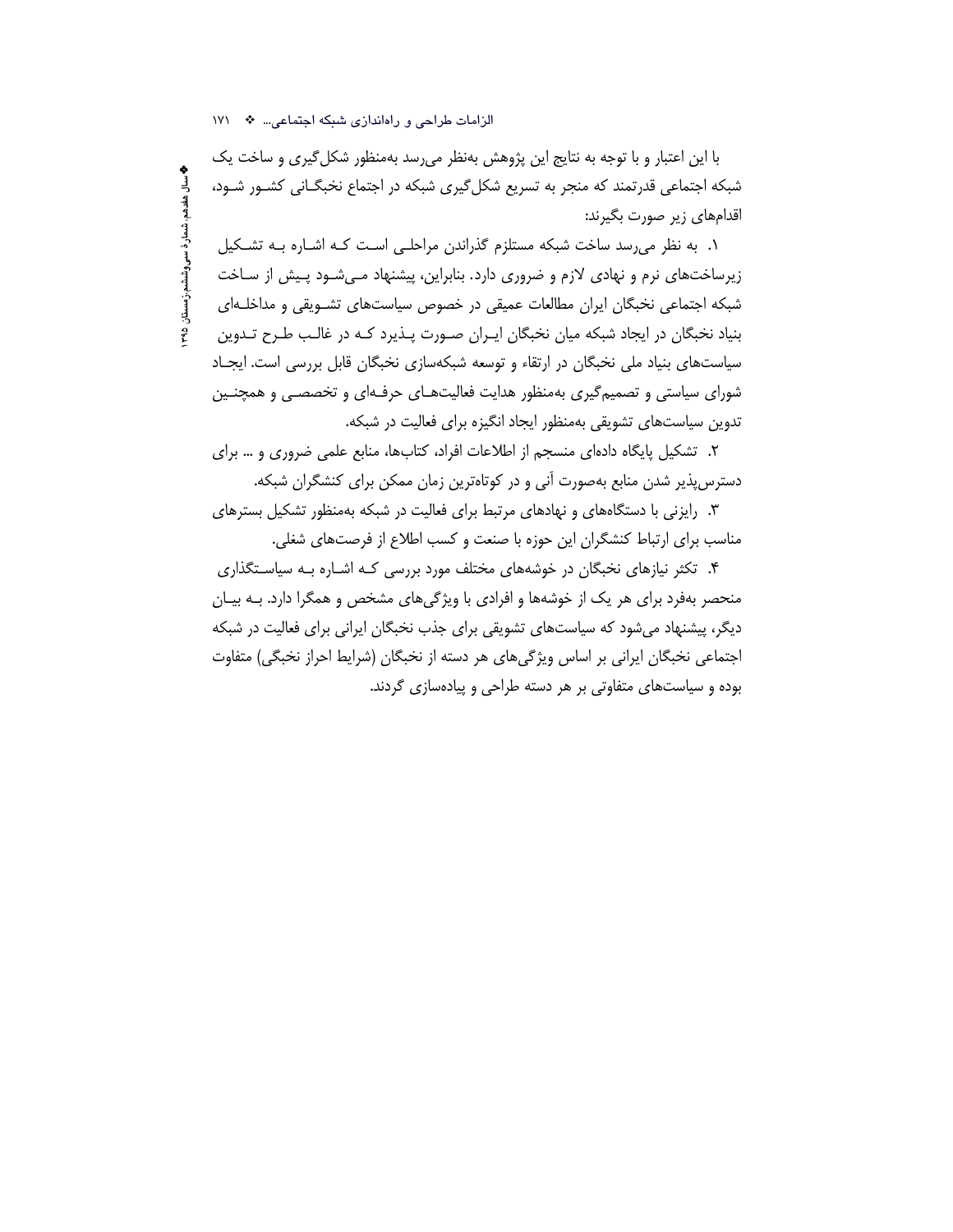### منابع و مأخذ

بشیر، حسن و محمدصادق افراسیابی (۱۳۹۱). شبکههای اجتماعی اینترنتی و سبک زندگی جوانـان: مطالعـه مـوردی بزرگتـرین جامعـه مجازی ایرانیان، **فصلنامه تحقیقات فرهنگی**، شماره ۰: ۶۰–۳۱. حریری نجلا و امیرمهدی عنبری (۱۳۹۱). سنجش قابلیتهای شبکههای اجتماعی تخصصی وبی فارسـی و ارائـه راهکارهـای مناسـب برای بهینهسازی این شبکهها در ایران. پژوهشنامه پردازش و مدیریت اطلاعات. شماره ۲۸: ۴۷۷-۴۵۵. قاضینوری، سیدسروش؛ نفیسه رضایی نیک و سعید روشـنی (۱۳۹۳). بررسـی الزامـات، چـالش۱عـا و قابلیـتـهـای شـبکه اجتمـاعی کنش گران. مدیریت فناوری و نواّوری ایران، **فصلنامه مطالعات فرهنگی**، شماره: ۲۷۳-۹۹. قانع <sub>«</sub>اد، محمدامین (۱۳۸۵). وضعیت اجتماع علمی در علوم اجتماعی، **نشیر به نامه علوم اجتماعی**، شماره ۲۷: ۵۶ – ۲۷. مردادی، شهاب، مجتبی رجبپور، فرحناز کیان ارثی، نادر حاجلو و ناهید رادبخش (۱۳۹۳). انگیـزههـای اسـتفاده از شـبکههـای مجـازی ę۹ احتماعي، **فصلنامه فرهنگ در دانشگاه اسلام**ي، شماره ۱: ۱۱۸ - ۹۵.

Baran, S. J., & Barrosse, E. (2014). Introduction to mass communication: Media *literacy and culture.* McGraw-Hill.

Barnes, J. A. (1954). Class and committees in a Norwegian island parish. *Human relations*, 7(1), 39-58.

Benevenuto, F., Rodrigues, T., Cha, M., & Almeida, V. (2012). Characterizing user navigation and interactions in online social networks. Information Sciences, 195, 1-24.

Boyd, d, 2006, Friends, Friendsters, and MySpace Top 8: Writing community into beingon social network sites, First Monday, 11 (12), Retrieved July 21, 2007 from, http://www.firstmonday.org/ojs/index.php/fm/article/view/1418/1336

Boyd, D., & Ellison, N. (2010). Social network sites: definition, history, and scholarship. IEEE Engineering Management Review, 3(38), 16-31.

Collin, P., Rahilly, K., Richardson, I., & Third, A. (2011). The benefits of social networking services.

Hillstrom L., 2009, Online Social Networks, Lucent Book.

Leenders, R. T. A., Van Engelen, J. M., & Kratzer, J. (2003). Virtuality, communication, and new product team creativity: a social network perspective. Journal of Engineering and Technology Management, 20(1), 69-92.

Leenders, R. T. A., Van Engelen, J. M., & Kratzer, J., 2003, Virtuality, communication, and new product team creativity: a social network perspective.Journal of Engineering and Technology Management, 20(1), 69-92.

Palonen, T., & Hakkarainen, K., 2013, Patterns of interaction in computersupported learning: A social network analysis. In Fourth International Conference of the Learning Sciences (pp. 334-339).

Pfaffenberger, B. (2004). The USENET Book: Finding, Using, and Surviving Newsgroups on the Internet". Addison Wesley, New York, NY, USA.

Praprotnik, T. (2004). How to Understand Identity in Anonymous Computer-Mediated Communication. Revija za sociologiju, 35(1-2), 1-11.

Richter, A., & Koch, M. (2008, May). Functions of social networking services. In